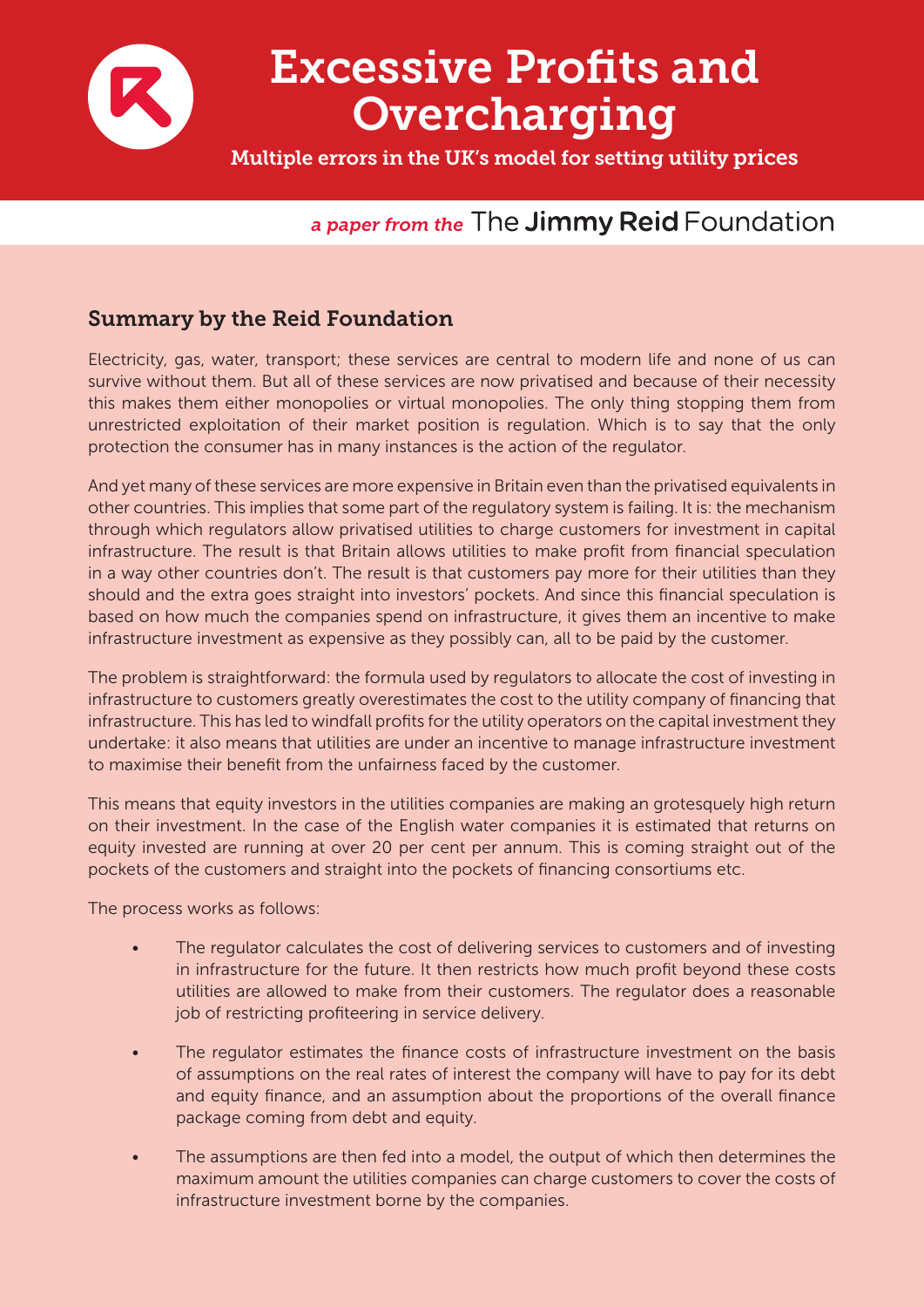- But the regulator has consistently overestimated the cost of infrastructure investment and allowed the companies to pass this cost on to consumers. The companies then pocket the difference between the inflated costs they pass on to consumers and the real costs they actually pay.
- This is because a number of key errors have been made in this process. These occur in the way the regulatory model has been conceived, in the assumptions made in its application, and in the way the effects have been presented. The paper uses OFWAT's record of setting water prices in England and Wales as a case study to illustrate these points.

To give some specific examples:

- There is a mismatch between the timescales under which costs are passed on to the customer and the timescales and ways utilities actually pay financing costs in reality (this is known as the 'profile' of repayments). Section 4.4 demonstrates this and Section 3 explains the consequences. One of the implications is that the indicator the regulator uses to work out how the utility company funds investment is no longer reliable. Using this indicator, the "gearing ratio", Ofwat has significantly overestimated the percentage of capital investment financed by equity. Since companies are allowed to charge the customer a higher rate for equity finance than for debt finance, this contributes to a significant overestimation of the true cost of capital.
- Of wat has consistently overestimated the cost of debt finance to the utility companies (see Section 4, paragraph 2). Again, this contributes to a significant overestimate of the true cost of capital.
- To make matters worse, the regulator fails accurately to report the actual returns on capital invested made by the companies (what it rescribes as "the overall return on capital that investors and lenders received"). Because its reporting methods are flawed, the excess profits the utility companies make are concealed - profits arising from Ofwat's inaccurate assessment of the true cost of financing capital investment. (More detail on the flaws in the mechanism is available in Section 4, paragraphs 11 and 12 and in Annex 5.)
- As the report shows, it is not merely the specific mistakes in applying the model which result in customers being overcharged. The underlying philosophy of the regulatory model applied in the UK means that customers are charged for the use of utility infrastructure assets as if they were paying a rent for the asset, a rent which is continually uprated in line with inflation. This in itself results in customers being overcharged in the long term.
- If in doubt, one report points out: "Profit margins in the UK [water industry] are typically three or even four times as great as the margins of water companies, private and public, in France, Spain, Sweden or Hungary. The profit margins of the greatest water multinationals – Suez-Lyonnaise and Vivendi – worldwide, also show a much lower return than enjoyed by the UK companies." Water is expensive in England and Wales because it is a front for financial speculation not permitted in other countries.

That all almost all these regulators use the same formula is bad enough; that the one that uses a variation (the rail regulator) uses one that is even worse is an even greater scandal. It helps to explain why investment in UK rail infrastructure appears to be so expensive. This in turn helps to explain why train travel in Britain is so prohibitively expensive – because the customer is paying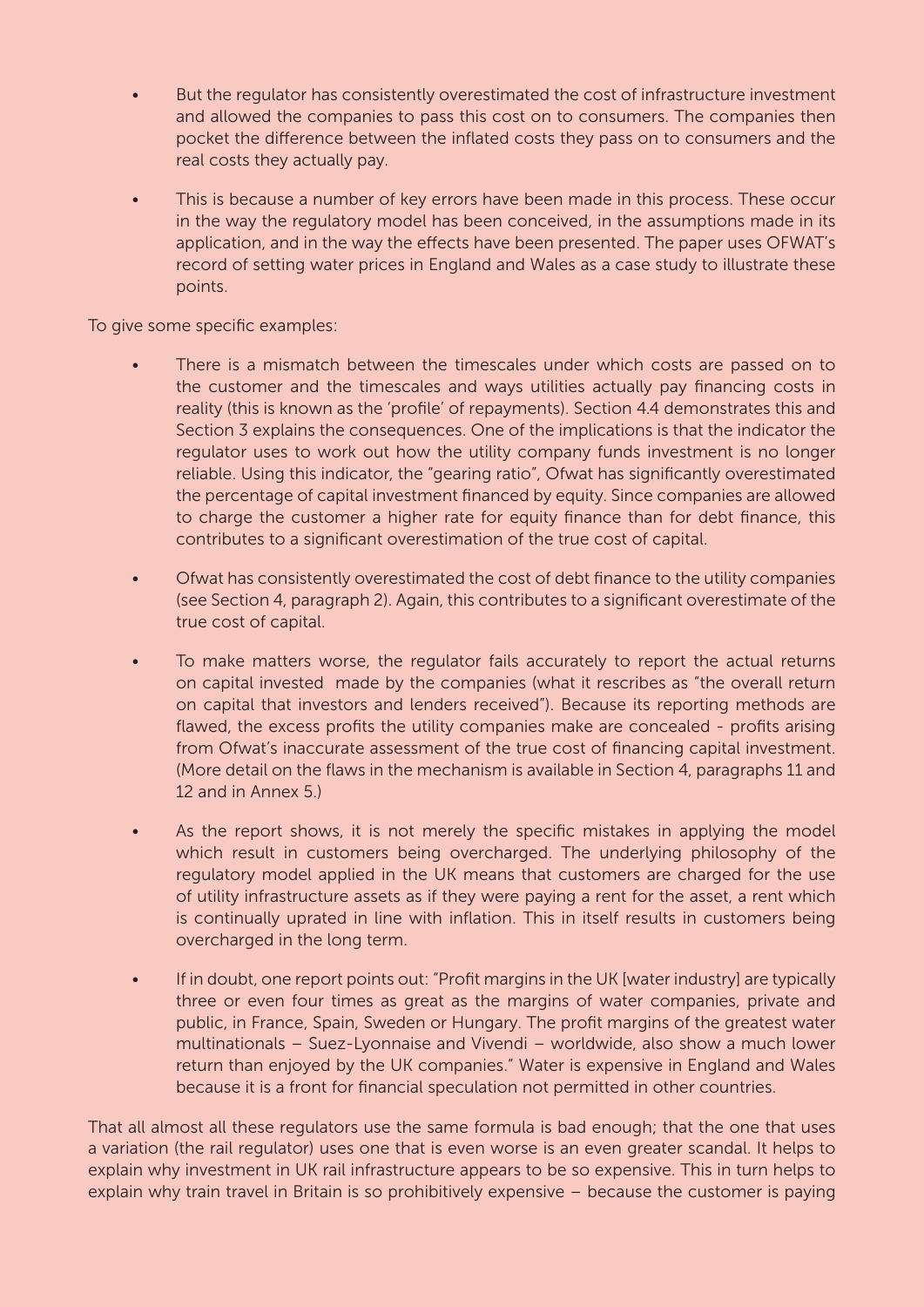through the nose to fund what amounts to a financial scam which is not improving infrastructure in the right way.

For many years people have asked the question 'why are UK privatised utilities so expensive for customers?' and 'why is it so expensive to upgrade infrastructure in the UK?' This report reveals the answers for the first time.

This is a national scandal that must be addressed; reform must become a priority. The first thing to be done in sorting out this mess is to involve customers in rethinking the philosophy of the basic charging model: and then to make sure that the resulting charging model is indeed applied correctly.

# Excessive Profits and Overcharging

# Multiple Errors in the UK's Model for Setting Utility Prices

#### *Jim Cuthbert, July 2012*

## 1. Introduction

1. When the major utility companies in the UK were privatised, as part of the Thatcherite revolution, one of the problems was how customer charges should be set. The approach to price setting used in the first privatisation, that of British Telecom in 1984, was devised by a Treasury economist, Stephen Littlechild, in a report he published in 1983: (Littlechild, 1983, discussed in Stern, 2003): this was the so-called RPI-X approach, where the regulator would specify the maximum price increase that could take place as X percentage points less than the increase in RPI.

2. The Littlechild report, however, which was produced at great speed, and which did not envisage that regulation of prices for BT would extend much beyond a five year period, did not provide an adequate basis for setting prices in the utilities that were privatised next. In particular, in an industry like water (privatised in England and Wales in 1989) which is a natural monopoly, regulatory price control would be a long term feature: and there was also the problem of how to compensate the utility owner appropriately for the very large scale capital investment which the industry would require. So while RPI-X was the price setting technique which came to be applied to all UK utilities, it had to be supplemented by the development of appropriate methods for handling the costs associated with capital expenditure. These methods were articulated in particular by OFWAT, the regulator of the newly privatised water industry in England and Wales, and have come to be applied as the price setting orthodoxy in all UK utilities: (with the exception that a slightly modified method is applied in the rail industry.)

3. The purpose of this paper is to examine in detail the operation of the capital element of the UK utility pricing approach. As will be demonstrated, there are fundamental flaws, in the way the model has been conceived, in the assumptions made in its application, and in the way in which the effects of the model have been presented. The overall results have been grossly excessive windfall profits for the utility equity owners: and significant over-charging of customers. While the findings of this paper are illustrated with particular reference to the water and sewerage industry in England and Wales, similar effects will apply more generally: (and, as will be seen, the variant of the model applied to the rail industry has particularly pernicious effects).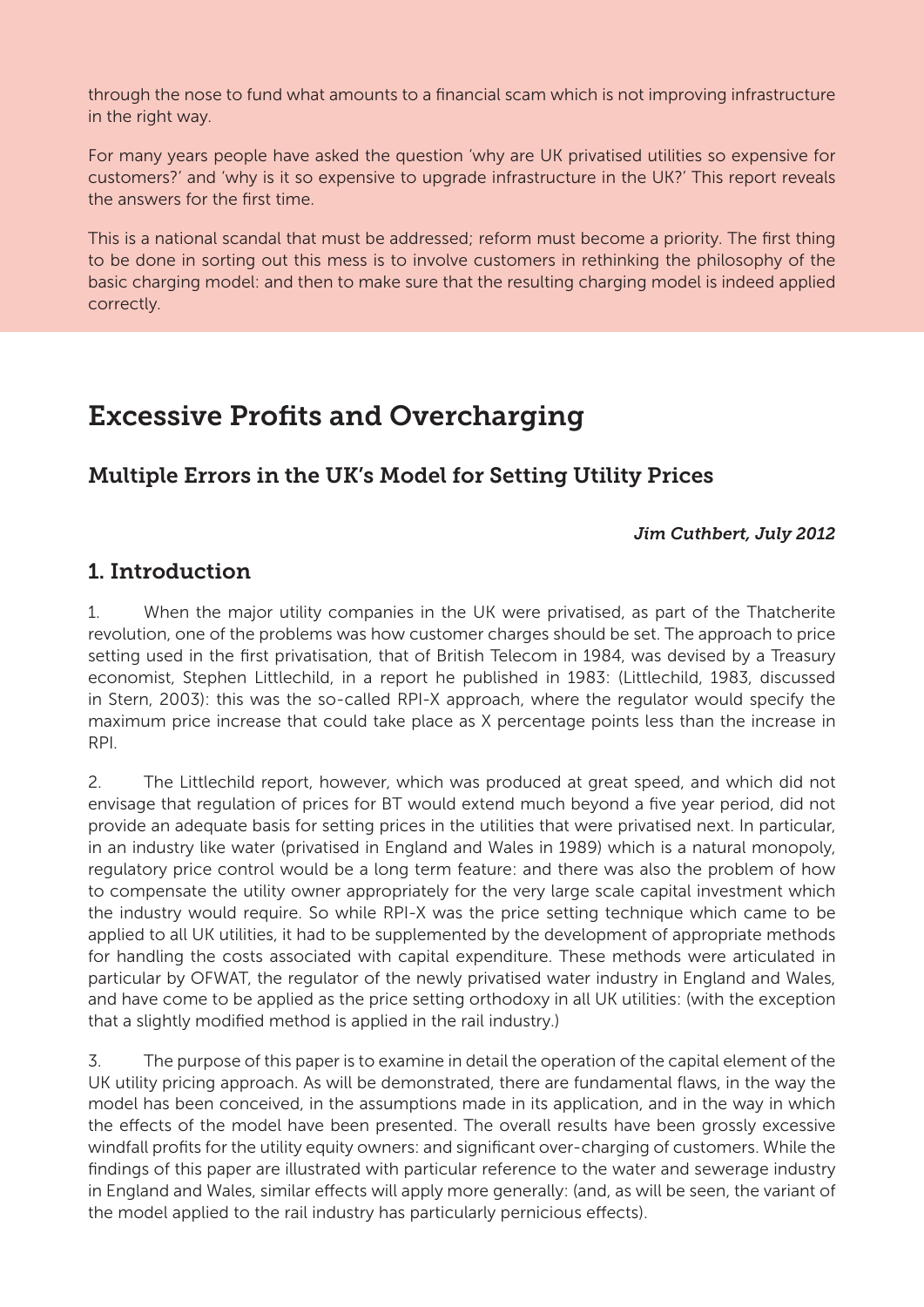4. It is appropriate to say a little at this stage about the approach adopted in this paper. The basic concepts involved are not difficult: nevertheless, there are dangers in attempting to handle the discussion at too superficial a level. This is, indeed, a trap into which the regulators have fallen: they tend to justify their approach in terms of statements like "we are assuming a z% return on capital" – whereas, as will be demonstrated, it is not just the percentage return which plays a crucial role, but also the way in which the payments of interest and repayments of capital are scheduled through time. So to understand fully what is going on, and how the current regulatory approach has gone wrong, a certain level of technical detail is unavoidable. The approach adopted here is to confine such detail to technical annexes. The main text is self-standing, and can be read on its own by those who are not technically minded.

- 5. The structure of the report is as follows:
	- Section 2 describes the basic pricing model as it relates to capital expenditure.
	- Section 3 deals with the important implications of the way payment profiles are scheduled through time.
	- Section 4 discusses how current cost charging has performed in the E. and W. water industry.
	- Section 5 considers the implications of the particular variant of the charging model used by the Office of Rail Regulation.
	- Section 6 considers implications: and what should be done.

# 2. The Basic Pricing Model as it Relates to Capital Expenditure

1. In many utilities – like water, electricity, gas, and rail – the delivery of the product depends on a highly capital intensive distribution system. The owner of this system (for example, the water supply and distribution network, the system of rail track and signalling, etc.) is therefore placed, almost inescapably, in a quasi-monopolistic situation. This means that there is no competitive market to determine what price customers should pay for the use of the distribution network. A standard solution to this problem is for a state appointed regulator to be given responsibility for determining the maximum price which the utility operator can charge.

2. The utility regulator therefore has the problem of how to set prices so as to cover both the day to day costs of running the network, and also the cost of the capital expenditure necessary to replace and enhance the network. The problem of setting prices to cover operating expenses is relatively straightforward: the regulator will typically set prices (or the maximum allowable increase in prices) so as to make what it judges is a reasonable allowance to cover operating expenses including some level of profit on operating activities, but probably with some degree of abatement to encourage operational efficiencies.

3. The problem of setting price to cover capital expenditure is much more difficult. The approach adopted for the privatised water and sewerage industry in England and Wales (and which as has been noted is now applied in all UK regulated utilities, including the publicly owned water industry in Scotland) is as follows:

a. First of all, the regulator determines how much capital investment is required – this is the amount of capital investment which will be reimbursed by the pricing system.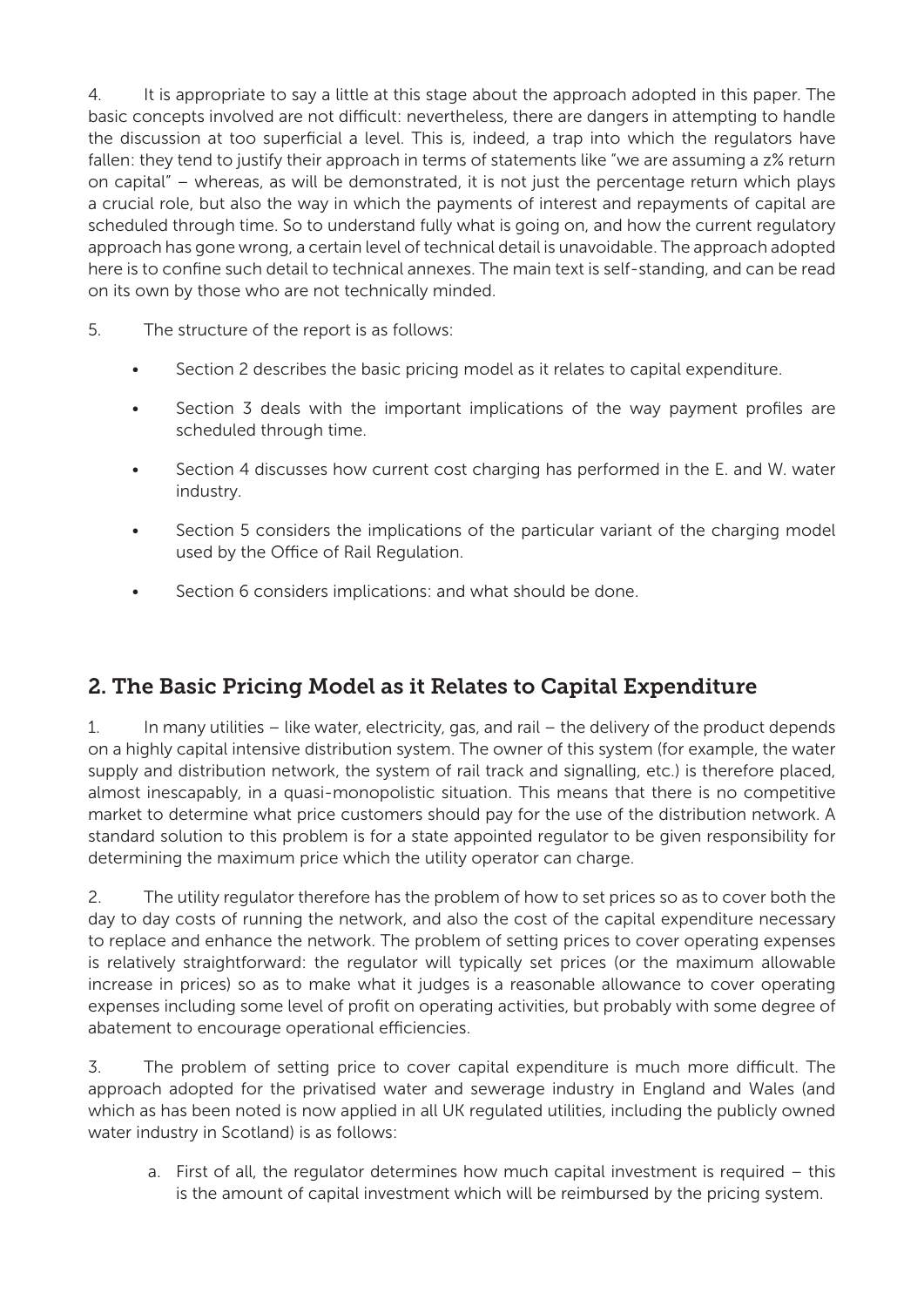b. The regulator also determines a target real rate of return, at which capital investment will be reimbursed.

[See OFWAT's regular Final Determinations on setting prices for further details (OFWAT 1994, 1999, 2004): plus technical details on the OFWAT model can be found in OFWAT's financial model rule book: (OFWAT 2006)].

When a utility operator invests in a capital asset which has been approved at stage (a) above, then this results in customers being charged each year, through the life of the asset, an amount which in real terms is equal to

- i. a depreciation charge, equal to the capital cost of the asset, divided by the life (in years) of the asset: plus
- ii. an interest charge, equal to the target rate of return at (b) above, applied to that portion of the original capital value which has not yet been paid off through the annual payments at (i).

Note that this series of customer charges relating to the asset terminates at the end of the assumed asset life, since by then the original capital asset has been completely depreciated. The depreciation and interest charges at (i) and (ii) are in real terms: what is actually included in customer prices are these amounts after being uprated to current prices by cumulative inflation since the original investment was made. Since depreciation and interest, when they are included in customer charges, are calculated at current prices, this method of setting charges is known as current cost pricing.

4. It is a standard result of investment theory that, if inflation is running at a constant rate per annum, then the series of charges determined by the current cost pricing rules yields, over the lifetime of the asset, a nominal annual return on the original investment equal to the real target rate of return plus the rate of inflation. This result is proved in Annex 1. (Strictly, if the target rate of return is *r*, expressed as a fraction: and the annual rate of inflation is i, again expressed as a fraction, then the nominal annual rate of return is  $r + i + ir$ . So if the target real rate of return is  $3\%$ (that is,  $r = 0.03$ ) and the rate of inflation is 2.5%  $(i = 0.025)$  then the nominal rate of return is  $(0.03$  $+ 0.025 + 0.025 * 0.03 = 0.05575$ , or 5.575% per annum.)

5. The principle OFWAT adopted when adopting this pricing model was that it should set its target real rate of return to reflect the cost to the utility of raising capital. However, OFWAT had to recognise that a privatised utility could fund its investment from two sources. One would be conventional debt or loan finance: the other would be equity. In setting its rate of return on equity, OFWAT stated that it believed "*that the returns allowed should provide shareholders with sufficient incentives to commit additional funds, either in the form of retained earnings, or new equity injections where this is appropriate, to enable companies to make new investment*" (OFWAT 2004, p 41). Since greater risk typically attaches to equity investment, the target rate of return on equity will be somewhat higher than the return on debt financed capital.

6. So in arriving at an assumption about the overall target real rate of return it would allow, OFWAT had in fact to make three underlying assumptions:

- About the real rate of return it should allow on debt financed capital, reflecting the cost to the utility of borrowing in the debt market.
- About the real return it should allow on equity financed capital.
- About what proportion of capital investment would be financed by debt, and what by equity.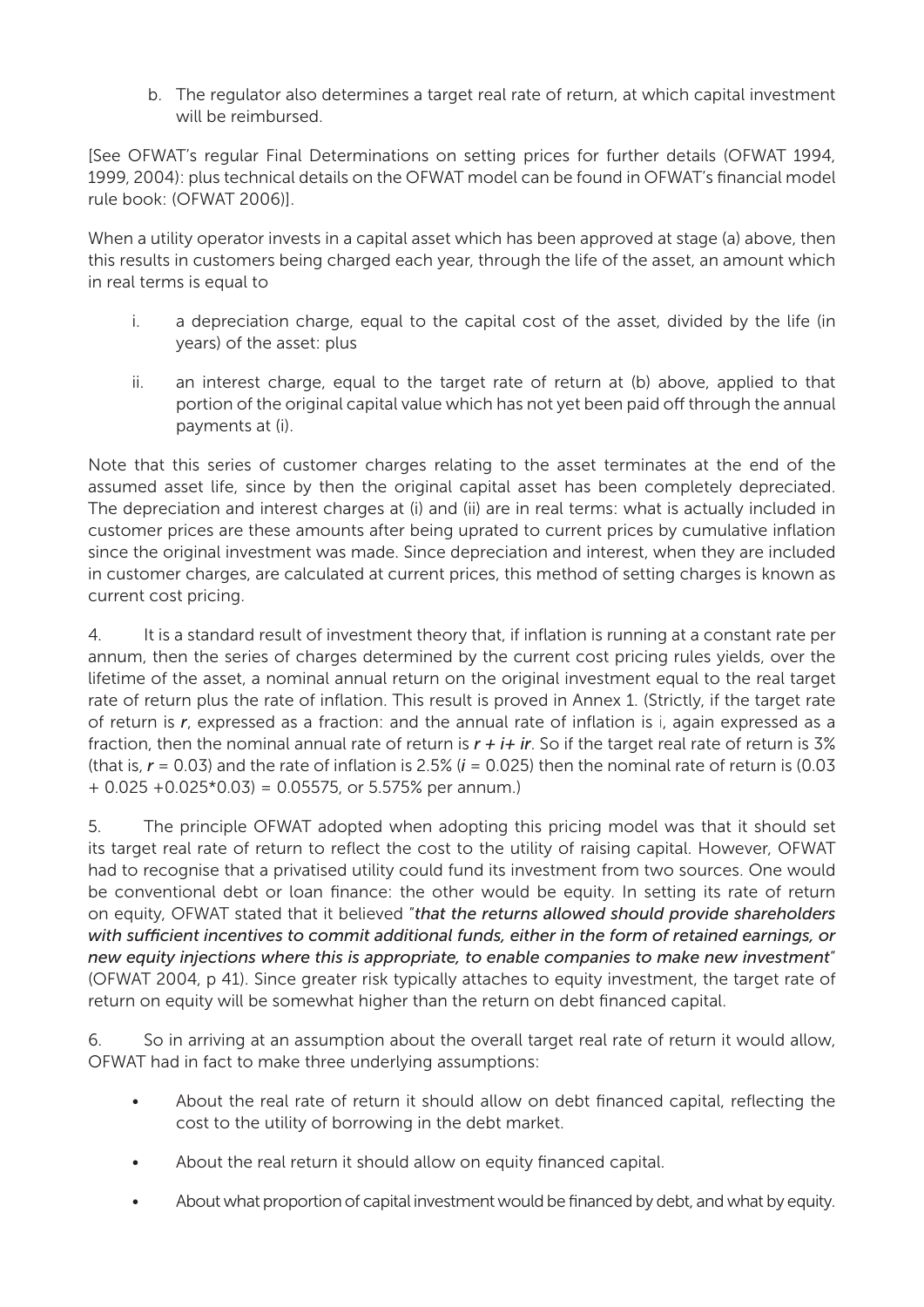7. Clearly, if the regulator pitches the cost of debt too high, or assumes that a higher proportion of capital is financed by the more expensive equity route than turns out to be the case, then this opens up the possibility of more revenue coming in to the utility operator by way of reimbursement than it actually needs. In these circumstances, the utility would be making a windfall profit (over and above the level of profit the regulator had intended) on the capital investment.

8. It is obvious, therefore, that the three assumptions in paragraph 6 are critical assumptions. But in fact, there is another assumption implicit in the OFWAT model, which is much less obvious, but no less critical. This relates to the way in which payments are scheduled through time. Even if the regulator makes the correct assumption about, say, the interest rate on loan finance, windfall gains or losses for the utility can still occur if the phasing of the payments which the utility makes on its loan finance differs from the phasing of the payments which the utility will receive from customers through the operation of the pricing model. Since this is not an obvious point, it is one that will be examined in detail in the next section.

9. Before considering the effect of different payment profiles, it is appropriate to conclude this section by introducing some relevant definitions. An equivalent way at looking at the rules of current cost pricing is to regard the utility's customers as paying, each year, a depreciation charge equal to current cost depreciation on the value of allowable capital assets, plus an interest charge equal to the target real rate of interest applied to the current cost value of the allowable capital stock. The current value of the capital stock on which this return is earned is known as the Regulatory Capital Value (RCV) or Regulatory Asset Base (RAB): and the pricing method is also known as RCV or RAB pricing. The RCV in any given year is obtained from the RCV of the previous year by uprating the previous year's RCV for inflation, adding on allowable investment, and subtracting off current cost depreciation. An important statistic related to RCV is that of the gearing of a utility company. Using the same definition as employed by OFWAT, the gearing of a utility is defined as the ratio of net debt to RCV, and is usually expressed as a percentage.

# 3. Why Payment Profiles Matter

1. The easiest way to demonstrate the critically important role which the actual profile of payments plays is to consider the simplified example of an imaginary utility where capital expenditure is entirely funded through debt. (That is, it is assumed that there is no equity finance.) In deciding how prices should be set to reimburse the utility for capital expenditure, the regulator has only one decision to make – namely, the real cost of debt for the utility. Let's assume the regulator gets this decision absolutely right: so that the real rate of return (*r*) which the regulator assumes in determining prices by the RCV model is the real rate at which the utility can borrow in the market. And again for the sake of simplicity, it is assumed that inflation is running at the same, constant rate (*i*) per annum. (So the nominal rate at which the utility can borrow is (*r*+*i*+*ir*).)

2. Then if this utility invests in an approved asset, what it will receive by way of reimbursement via the charging mechanism is a stream of payments over the lifetime of the asset, as determined by the current cost RCV pricing rules. More precisely, if it invests in year zero in a capital asset of worth K, which it is assumed has an asset life of *n* years, then in year *j* (*j =*1 to *n*) it will receive through the pricing mechanism an amount

$$
\frac{K}{n}[1 + r(n-j+1)](1+i)^{j}
$$
 (1)

This will equate to a nominal rate of return of (*r*+*i*+*ir*) on the original investment (as proved in Annex 1.)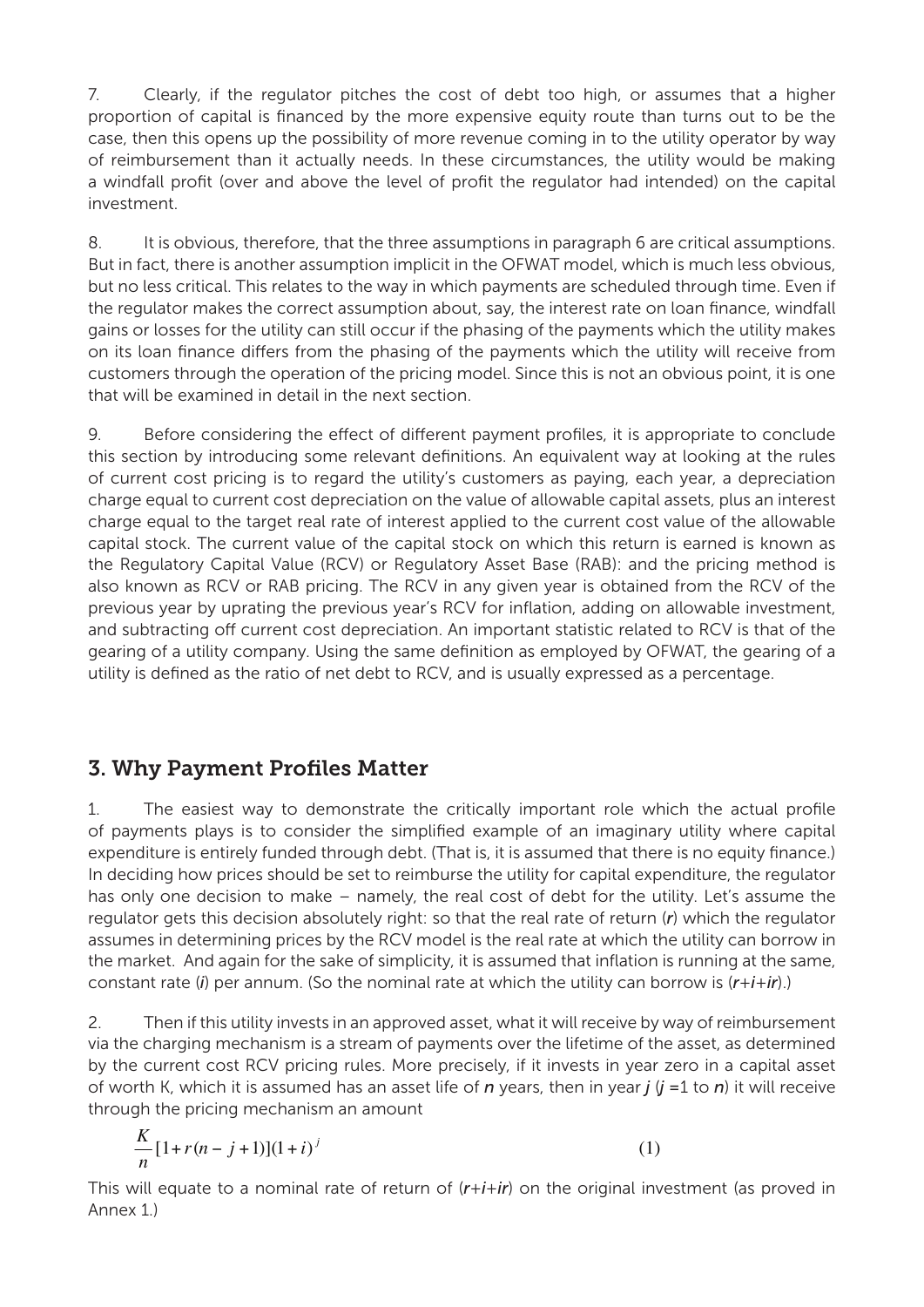Suppose, however, that the utility has funded the investment by borrowing from the market, at the same nominal rate of interest (*r*+*i*+*ir*) but by means of a conventional fixed interest (also known as historic cost) loan, where the borrower pays back each year 1/*n* of the original loan, plus interest on the outstanding debt.

Then the payment the utility will make in year *j* will be

$$
\frac{K}{n} [1 + (r + i + ir)(n - j + 1)] \tag{2}
$$

3. While the interest rates associated with the current cost stream of reimbursements (1) and the historic cost stream of loan charges (2) are exactly the same – namely  $(i + r + ir)$  – the actual profiles of payments are quite different. This is illustrated in the following chart, in the case of *r*  $= 0.03$ , and  $i = 0.025$ , and assuming an asset life of 35 years. (For the purposes of this chart,  $K =$ 1).

Note how the payments are much more weighted towards the later years of the asset's life for the current cost as opposed to the historic cost profile. This is in fact a feature which gets much more marked, the higher the rate of inflation.





5. Consider first of all the question of gearing. Let's continue with the simple example in the above chart, of a utility which makes a single investment of *K* in year 0, reimbursed by current cost charging at real rate of return *r*, and with inflation at *i* per annum: and which funds the investment by a historic cost loan, at interest rate (*i+r+ir*).

Then in year *j* the RCV of the utility will be

$$
K\frac{(n-j+1)}{n} (1+i)^j \qquad , j=1,...,n.
$$

But the outstanding debt of the utility in year *j* will be

$$
K \frac{(n-j+1)}{n} .
$$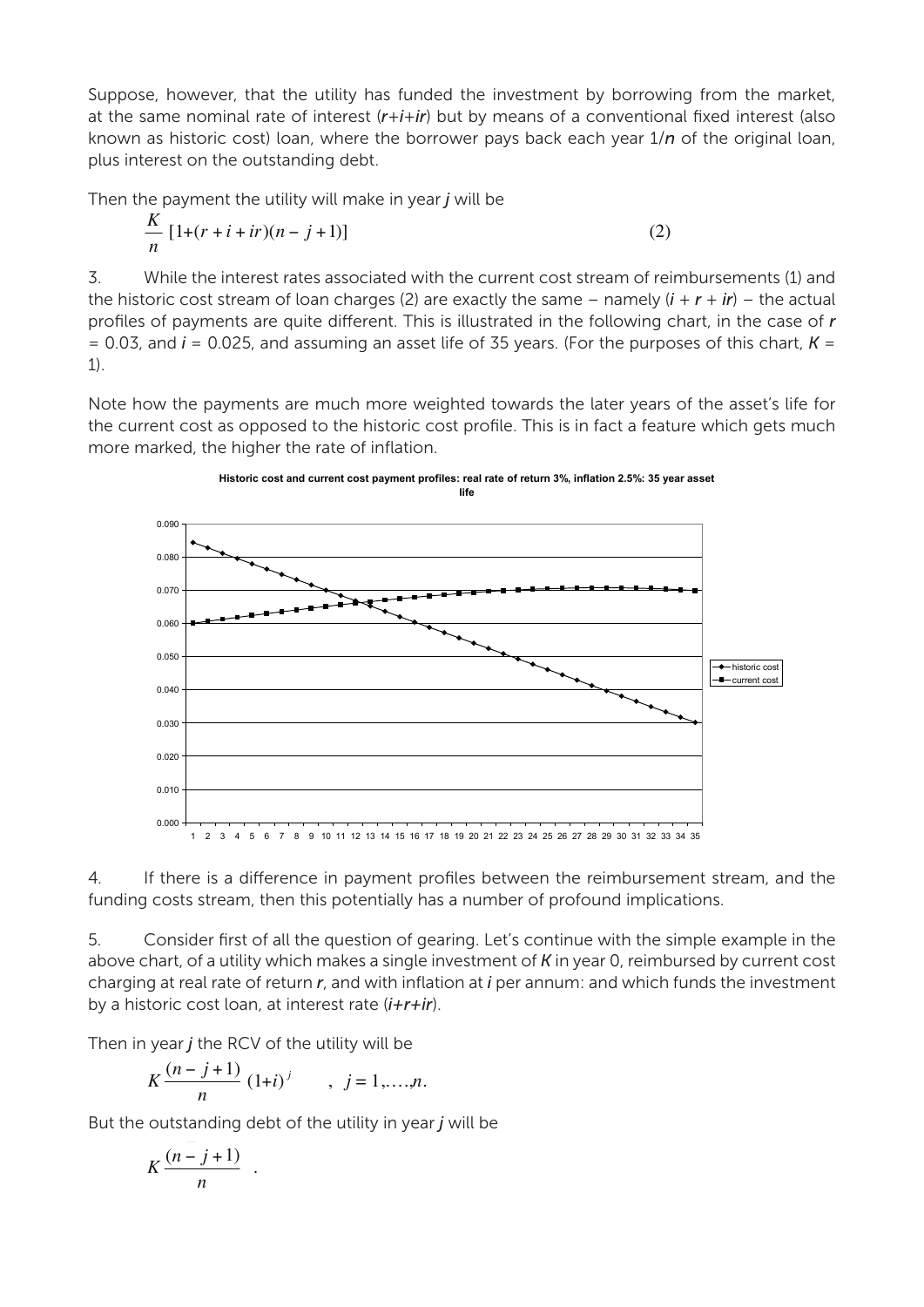So the gearing of the utility in year *j* , which, it will be recalled, is defined as the ratio of debt to RCV, will be  $(1+i)^{j}$ .

In other words, the gearing of the utility will decrease exponentially over the life of the asset: and the higher the rate of inflation, the more rapid the decline in gearing.

6. This example, of a utility with just a single investment, is perhaps a little artificial. So let's consider the case of a utility which actually makes the same amount of real investment every year. (This, for example, is quite like a large utility such as Scottish Water, which has an annual investment programme of £500 million in real terms). If such a utility was funding its entire investment programme by historic cost borrowing, then the gearing of the utility would eventually settle down to a steady state, depending only on asset life and the rate of inflation. The steady state gearing ratios for such a utility are shown in the following table: (the formula used in calculating the values in the Table is derived in Annex 2.)

#### **Percent** Inflation (as fraction) **10 20 30 40 0** 100 100 100 100 **0.005** 98 96 95 93 **0.01** 96 93 90 87 **0.015** 94 90 86 82 **0.02** 92 87 82 77 **0.025** 91 84 78 73 **0.03** 89 81 75 69 **0.035** 87 79 71 65 **0.04** 86 76 68 62 **0.045** 84 74 66 59 **0.05** 83 72 63 56 **0.055** 81 70 60 53 **0.06** 80 68 58 51 **0.065** 79 66 56 49 **0.07** 77 64 54 46 **0.075** 76 62 52 45 Asset life (years

**Steady State Gearing for Utility Financed by Historic Cost Debt**

7. What are the implications of this? Well, this depends on what use is being made of gearing as an indicator. If you were to use the gearing ratio of this utility as an indicator of how much of its capital investment was being funded by debt, and how much by equity, then you would be going badly wrong. In this example, all of the capital expenditure of the utility is actually funded by debt. But if inflation was running at 5%, and if asset life was thirty years, an observer who used the observed gearing ratio of the company (63%) as a guide would mistakenly conclude that more than a third of the investment of the company was actually funded from equity. In other words, such an observer would be grossly overstating the contribution made by equity to funding the capital investment of the company.

8. The crucially important point is that, if the profile of payments by which a utility funds its capital stock differs from the profile on which it is reimbursed through the current cost charging mechanism, then the observed gearing of that utility cannot be used as an indicator of what percentage of its capital investment is funded by equity. Unfortunately, as will be seen later, this is precisely a trap into which OFWAT, and the other UK regulators, have fallen.

9. Now let's look at another impact of differing payment profiles between reimbursement and funding streams. Let's go back to the simple example of a utility making a single investment of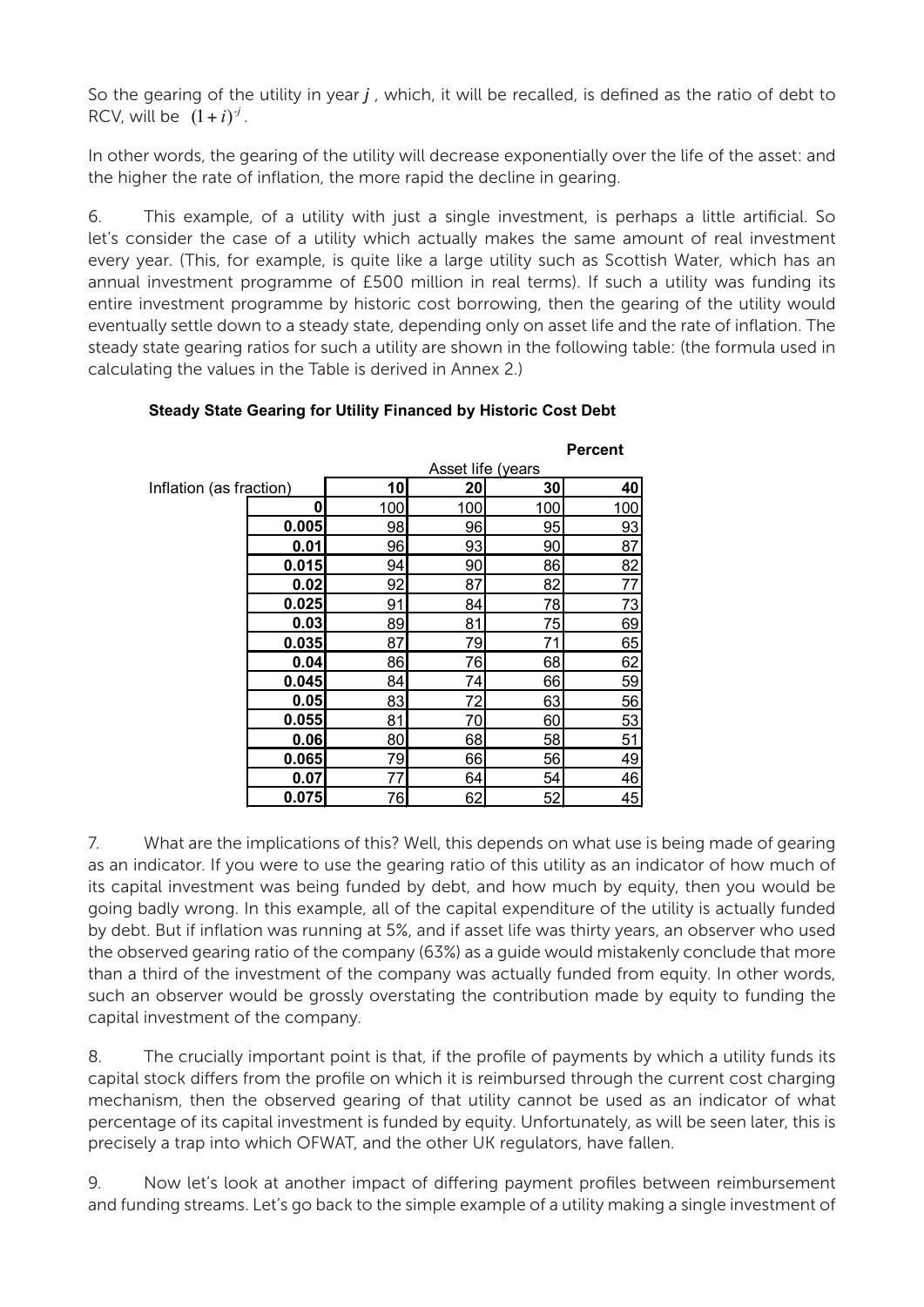*K* in year 0, as considered in paragraph 2. If we take the specific example illustrated in the chart in paragraph 3 ( $r = 0.03$ ,  $i = 0.025$ , and an asset life of 35 years) then it turns out that, over the lifetime of the asset, the utility will actually receive, under current cost pricing, a total reimbursement of 2.357\**K* : but it will pay out, in loan charges, a total of 2.004\**K*. So the customer will be paying out, by way of charges, 0.353\**K* more over the lifetime of the asset than the utility pays out by way of funding costs. It must be stressed that this overall difference between what the customer pays, and what the utility pays, is not in itself evidence that the customer is being overcharged. Funding streams which take place over a number of years cannot just be added up and compared: the correct approach is to compare the Net Present Values (NPV) of the two payment streams, where the NPVs are calculated using an appropriate discount rate to encapsulate the time preference for money of the person or other agent who is making the valuation. (For a definition of NPV and related concepts, see Annex 1). If the current cost reimbursement stream, and the historic cost funding stream, are discounted at the discount rate (*i+r+ir*) then they both have the same NPV, namely *K*: (which is just another way of saying that the interest rate implicit in both streams is (*i+r+ir*)). So for an agent for whom the appropriate discount rate to express their time preference for money is (*i+r+ir*) the value of the current cost reimbursement equals the value of the funding cost: and such an agent would not regard there as being either over or under charging.

10. A discount rate of (*i+r+ir*) is an appropriate way of expressing the time preference of money for the utility operator, since that is the interest rate at which they can borrow money in the market. However, another key agent in the process is the customer – that is, the general public. From the customer's perspective, what is appropriate when it comes to comparing the values of the reimbursement and funding cost payment streams is to calculate NPVs using a discount rate which would represent the time preference of an individual member of the public for money. And since an individual, nowadays, cannot invest his or her money in a way which yields any significant real return, it is quite inappropriate to regard a nominal discount rate of (*i+r+ir*) which is equivalent to a real return of *r*, as expressing the time preference for money of the general customer. It would be much more appropriate to take, from the view point of a rational customer, a nominal discount rate of *i*, corresponding to a zero real return on savings. (In fact, given the effect of tax, a negative real return would probably be more accurate: but a zero rate is considered here in order to be conservative.)

11. Calculating NPVs at a discount rate of *i*, the NPV of what the customer pays by way of current cost charges is significantly greater than the NPV of what the utility pays out, by way of funding costs. The following table illustrates this, for *r* = 0.03, and different combinations of *n* and *i*.

|                        |      | Real rate of felum 3% |      |      |      |  |  |
|------------------------|------|-----------------------|------|------|------|--|--|
|                        |      | Asset life (years)    |      |      |      |  |  |
| Inflation(as fraction) |      | 10                    | 20   | 30   | 40   |  |  |
|                        | 0.01 | 1.00                  | 1.01 | 1.03 | 1.05 |  |  |
|                        | 0.02 | 1.01                  | 1.03 | 1.06 | 1.09 |  |  |
|                        | 0.03 | 1.01                  | 1.04 | 1.08 | 1.13 |  |  |
|                        | 0.04 | 1.02                  | 1.05 |      | 1.16 |  |  |
|                        | 0.05 | 1.02                  | 1.06 | 1.12 | 1.19 |  |  |
|                        | 0.06 | 1.02                  | 1.07 | 1.14 | 1.21 |  |  |
|                        | 0.07 | 1.03                  | 1.08 | 1.15 | 1.24 |  |  |
|                        | 0.08 | 1.03                  | 1.09 | 1.17 | 1.26 |  |  |
|                        | 0.09 | 1.03                  | 1.1  | 1.18 | 1.28 |  |  |
|                        | 0.1  | 1.03                  | 1.1  | 1.19 | 1.29 |  |  |

**Ratios of NPVs of Current Cost to Historic Cost Charges.**

NPVs calculated at discount rate equal to rate of inflation.

Real rate of rature

In other words, from the point of view of a rational customer, if a utility is being reimbursed by current cost charging, but funding its investment by historic cost borrowing at the same interest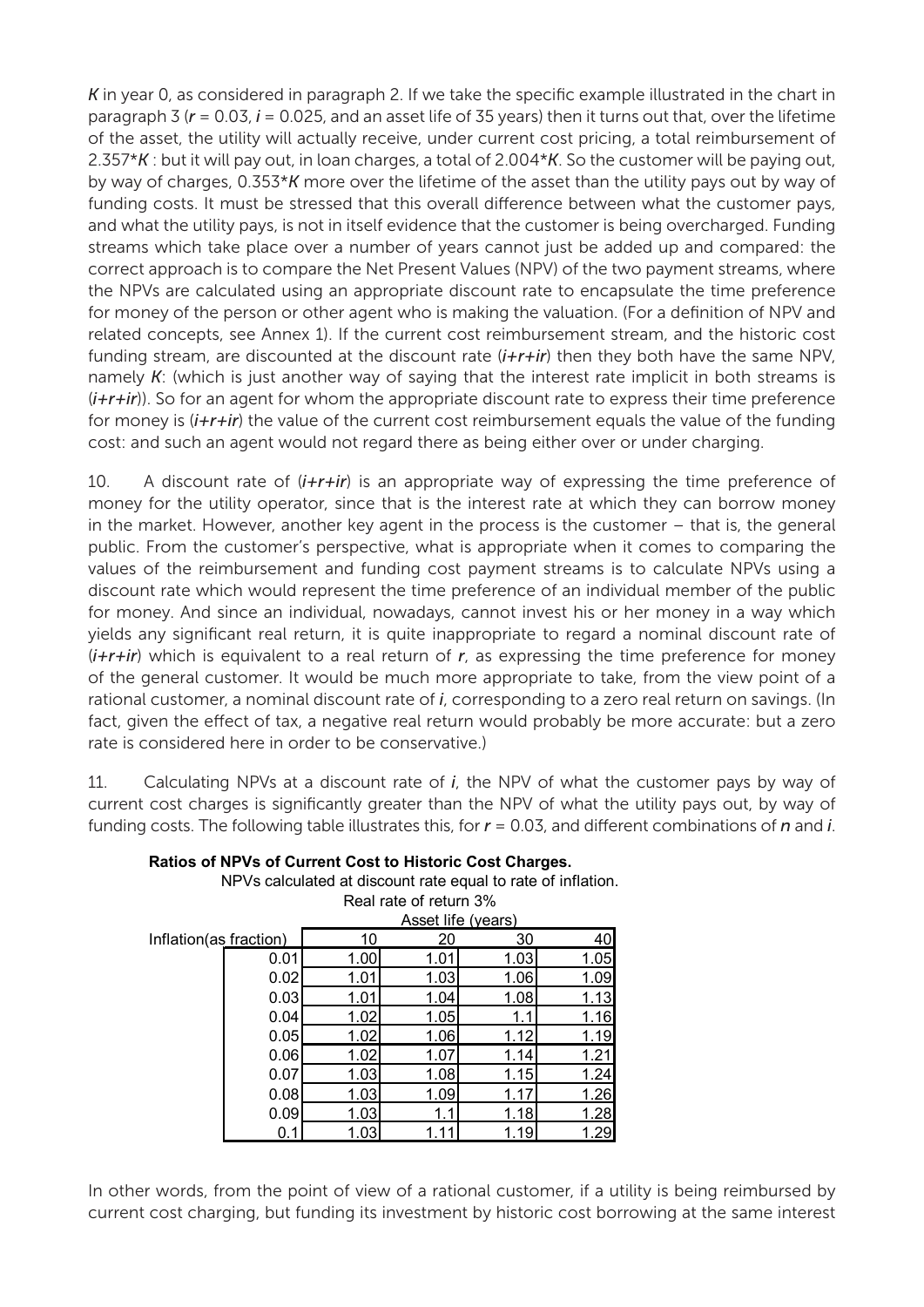rate, then the customer would regard what he or she has to pay to the utility as being more expensive than what the utility pays out by way of funding costs. Such a customer could reasonably regard themselves as being overcharged: note how, when asset lives are long, the degree of such overcharging, as perceived by the customer, increases rapidly as inflation increases.

12. In fact, there is a neat relationship between the above table, and the steady state model of a utility which undertakes a constant real amount of investment, *K*, each year. Under the same assumptions as paragraph 6 above, where such a utility is operating in a steady state, then the ratio of how much money the utility will receive as reimbursement for capital expenditure each year, to how much it will pay out in funding costs, will settle down to precisely the figures in the above table: (a proof of this is given in Annex 3.) So in the long run, if, for example, inflation was 5% per annum, if the target real rate of return set by the regulator was 3%, and if the length of asset life was 40 years, then customers would pay the utility each year 19% more than the utility needed to pay out in funding costs.

13. What this section has demonstrated is the crucial importance of the actual profile of payments a utility is making when it funds its capital investment. In particular, when the profile of payments differs from the profile of reimbursements under the current cost pricing model, then:

- the gearing of the utility cannot be used as an indicator of what proportion of new capital investment is funded by debt or equity.
- • customers may regard themselves as being significantly over-charged, if the appropriate real discount rate for assessing the time preference for a rational customer is less than the target real rate of return set by the regulator.

[Just to avoid any doubt: it is not being argued in this last point that the regulator should reduce its target real rate of return to equal the time preference rate of the customer: if the regulator did this, the utility would not be able to fund its investment. What is being argued is that, when there are profiling differences, what the customer pays under current cost pricing may well cost more (in terms of the customer's NPV) than what the utility itself pays out by way of funding costs.]

14. In the previous section, three key assumptions were identified, which underlie the current cost charging method: namely, the cost of debt, the cost of equity, and the proportion of capital formation funded by equity. In the light of the analysis in this section, a fourth critical factor must now be added to this list: namely, how well the profile of payments made by the utility in funding its capital investment corresponds to the profile of reimbursements implied by current cost pricing. The next section will consider the extensive experience of the application of current cost pricing in the water industry in England and Wales, to see how well the pricing model has performed in relation to these four critical factors.

## 4. How Current Cost Charging has Performed in the E. and W. Water Industry.

1. The regulator, OFWAT, has applied current cost charging to the privatised water industry in England and Wales since 1994. OFWAT has published regular reports (OFWAT, 1994, 1999, 2004) on the assumptions it has made in setting price caps for the industry. OFWAT has also published regular, and detailed, reports on the financial performance of the water industry: (OFWAT, annual). These reports provide a good deal of factual information, which enables the performance of the pricing model to be assessed. (Incidentally, and regrettably, the 2010 financial performance report is the last which OFWAT proposes to publish.)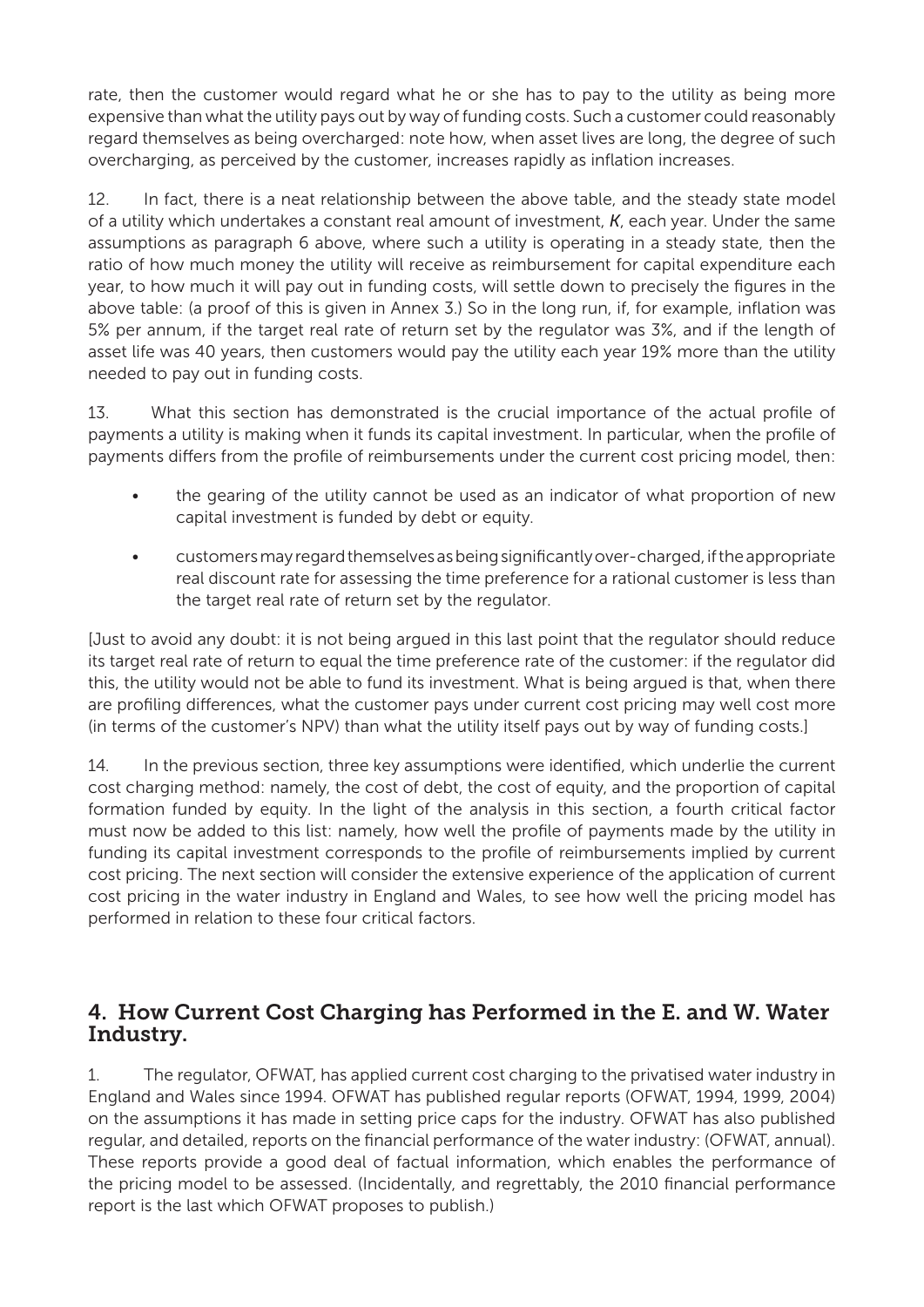2. The financial performance reports publish information on the net debt of the industry in each year, and also on the interest payments made on that debt. From this information, it is possible to calculate the average rate of interest being paid by the industry for its debt finance – both in nominal and real terms. (Annex 4 sets out the approach taken on the relevant calculations.) On the basis of these calculations, it is estimated that, over the period 1990 to 2009, the water and sewerage companies in England and Wales have been paying a real rate of interest of between 2.45% and 3.41% per annum for the loan finance they have raised. In contrast, the assumptions on the real, post-tax cost of debt in OFWAT's periodic pricing reviews are as follows:-

- 1994 review (covering years 1995 to 2000): 4% to 5%.
- 1999 review (covering years 2000 to 2005):  $2.8\%$  to 3.5% (plus a premium for debt acquired before 2000).
- 2004 review (covering period 2005 to 2010): 3.3% to 4.4%.

In other words, on the first critical assumption, the cost of debt, OFWAT consistently, and significantly, overstated what utility companies would be paying for loan finance: commonly by one percentage point or more in real terms.

3. The fact that water companies expect to be able to borrow in the debt market at real interest rates significantly lower than those assumed by OFWAT is confirmed by the following quotation from United Utilities 2011 Report and Financial Statement:-

#### *"The aim is to raise future financing, as required, at interest rates that will deliver further outperformance when compared with OFWAT's allowed cost of debt of 3.6 per cent real. UUW has recently agreed a new £200 million index-linked loan with the European Investment Bank at an average real interest rate of 1.2 per cent, …"*

4. Next, what about payment profiles. Information relevant to this question is contained in the annual reports and accounts published by each of the privatised water and sewerage companies. These accounts give information on whether the debt finance of the company is in the form of a fixed interest or index linked loan. What the accounts show is that a substantial proportion of debt is indeed fixed interest debt. For example, the accounts of Anglian Water for 2011 indicate that almost half of their debt is fixed interest: 74% of Northumbrian water debt is fixed interest (2011 Accounts): as is 56% of Severn Trent debt (2010 Accounts): 58% of Thames water debt (2011 Accounts): 34% for Southern Water (2011 accounts): and 41% for Yorkshire Water (2010 Accounts). Moreover, the accounts indicate that a substantial proportion of the fixed interest debt is typically of a fairly long maturity. Most utilities, therefore, raise a substantial proportion of their debt on a fixed interest basis. But, as has been seen in the previous section, fixed interest debt will have a quite different payment profile from the profile of reimbursements companies will receive under current cost charging. So the problems identified in the previous section are indeed likely to arise: that is, the companies' observed gearing ratios will be a misleading indicator of the proportion of funding actually raised by equity: and (relative to the time preference for money of a rational customer) current cost charging is likely to involve overcharging the customer for the capital actually raised.

5. Next, let's look at the question of gearing. The following table, calculated from the figures on net debt and RCV in OFWAT's reports on the financial performance of the industry, shows the industry gearing (defined as the ratio of net debt to RCV) from 1990 to 2009, and also the reverse percentage, based on the ratio (RCV – net debt)/RCV.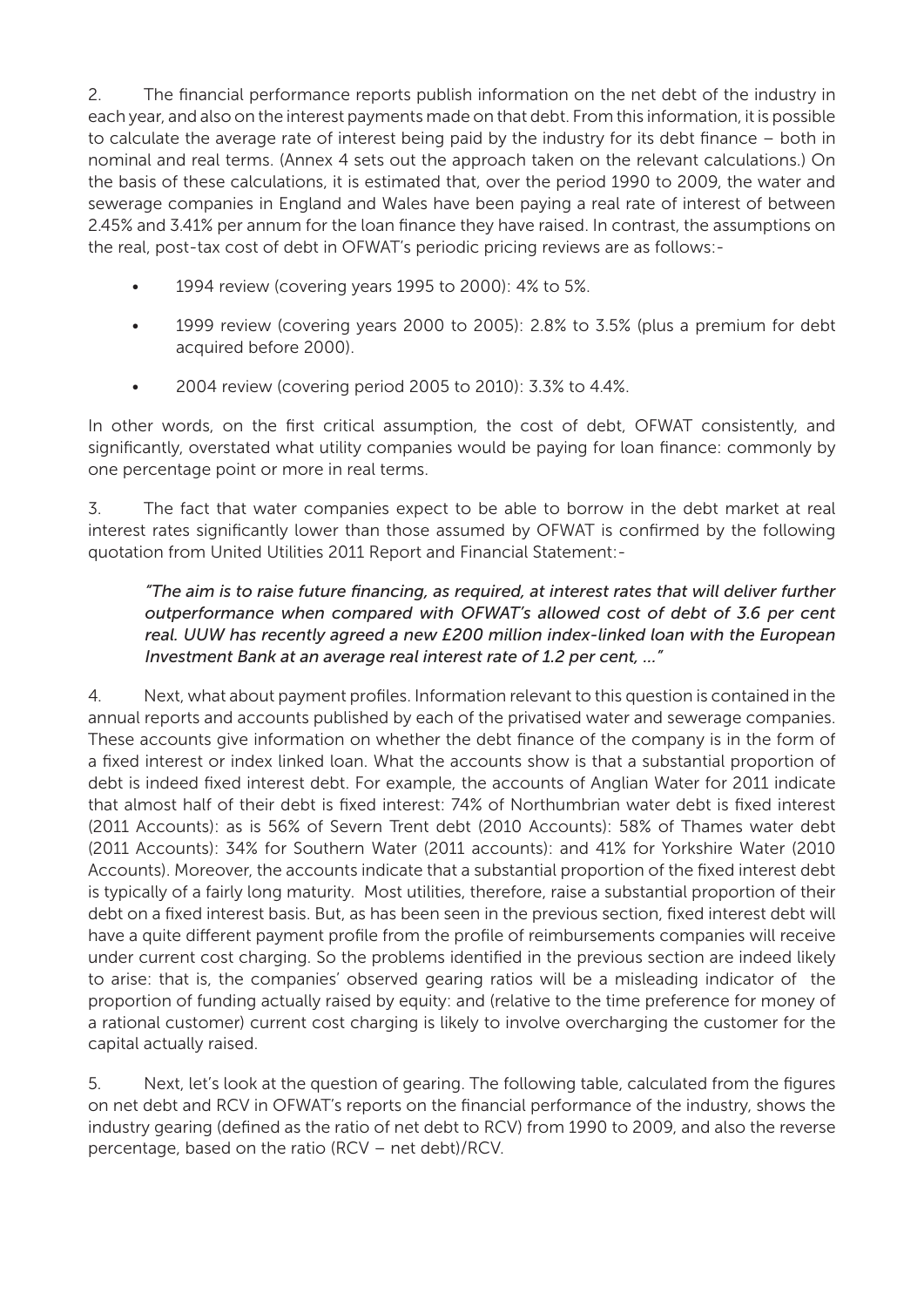Gearing for Water and Sewerage **Companies** 

percent

|      |      | poroom  |             |  |
|------|------|---------|-------------|--|
| Year |      | Gearing | 100-gearing |  |
|      | 1990 | 4.0     | 96.0        |  |
|      | 1991 | 18.0    | 82.0        |  |
|      | 1992 | 25.8    | 74.2        |  |
|      | 1993 | 26.4    | <u>73.6</u> |  |
|      | 1994 | 23.4    | 76.6        |  |
|      | 1995 | 28.0    | 72.0        |  |
|      | 1996 | 29.1    | 70.9        |  |
|      | 1997 | 37.1    | 62.9        |  |
|      | 1998 | 42.6    | 57.4        |  |
|      | 1999 | 44.8    | 55.2        |  |
|      | 2000 | 47.3    | 52.7        |  |
|      | 2001 | 51.4    | 48.6        |  |
|      | 2002 | 58.6    | 41.4        |  |
|      | 2003 | 60.9    | 39.1        |  |
|      | 2004 | 62.0    | 38.0        |  |
|      | 2005 | 60.0    | <u>40.0</u> |  |
|      | 2006 | 64.7    | 35.3        |  |
|      | 2007 | 68.1    | <u>31.9</u> |  |
|      | 2008 | 71.2    | 28.8        |  |
|      | 2009 | 71.3    | 28.7        |  |

As can be seen, gearing ratios start very low (since the companies were essentially debt free on privatisation, as a result of the debt commutation that took place before privatisation) but gearing ratios then increase steadily throughout the period, to over 70%. It is not clear what gearing ratio OFWAT assumed when they were working out their assumed overall cost of capital in their 1994 review. But in their 1999 review, they assumed a gearing ratio of 50%, and they assumed 55% in their 2004 review. That is, when setting the assumed cost of capital in 1999, they were effectively assuming that 50% of new investment would be funded by equity, and that 45% would be funded by equity in the 2004 review period. It is immediately apparent that OFWAT's assumed equity percentages are high, relative to the figures in the final column of the table. But the implication of the preceding section, together with the information in the preceding paragraph on the amount of capital which utilities funded through fixed interest debt, is that the figures in the final column of the table are in any event likely to substantially overstate the amount of new capital investment actually funded by equity. The combined effect is that OFWAT will have very substantially overstated the percentage of new investment actually funded by equity.

6. That this is indeed the case can be seen directly, by looking at another set of figures drawn from OFWAT's financial performance reports: namely, figures for the aggregate of called up share capital plus share premium. These figures represent the cumulative amount of capital which has actually been made available from shareholders to the companies (and which might then be used for investing in capital assets or other purposes). These figures are shown in the following table: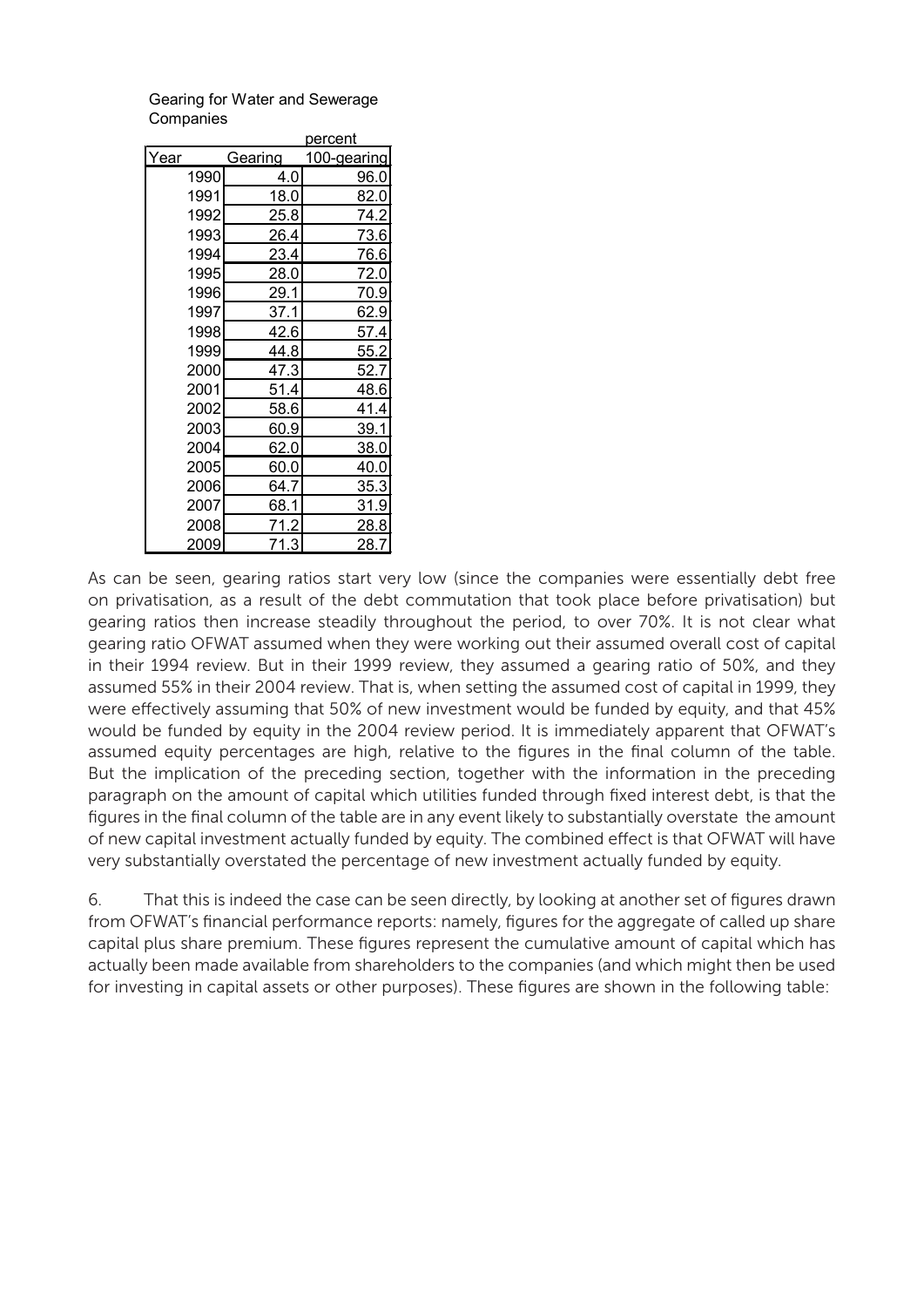Called up Share Capital plus Share Premium for Water and Sewerage Companies.

|      |        | <b>£million</b> |
|------|--------|-----------------|
| Year |        |                 |
| 1995 | 5153.7 |                 |
| 1996 | 5189.9 |                 |
| 1997 | 6159.0 |                 |
| 1998 | 6284.0 |                 |
| 1999 | 6387.0 |                 |
| 2000 | 6229.0 |                 |
| 2001 | 6229.0 |                 |
| 2002 | 6226.0 |                 |
| 2003 | 6587.0 |                 |
| 2004 | 6596.0 |                 |
| 2005 | 6557.0 |                 |
| 2006 | 6557.0 |                 |
| 2007 | 6536.0 |                 |
| 2008 | 5510.0 |                 |
| 2009 | 5473.0 |                 |

What is relevant in interpreting these figures are the changes from year to year- representing the amount of capital raised from shareholders. It is clear that, after the initial purchase of shares on the privatisation of the companies, only relatively small amounts of new capital have been raised from shareholders by the issue of shares– in fact, fairly trivial amounts compared with the aggregate of around £52 billion of gross investment the companies have undertaken over the period. Of course, a portion of new investment each year will also have been financed from retained profits – which could also be regarded as a form of equity contribution. But given that, over the period 1991 to 2009, the increase in net debt each year has averaged 66% of gross investment each year, the OFWAT assumption that 50% (or 45%) of new investment would be financed from equity represents a gross overestimate of the true percentage. OFWAT has well and truly fallen into the trap identified in the previous section, of using gearing as an indicator of the amount of capital raised from equity, when this indicator has been rendered valueless for this purpose because of profiling effects.

7. Given that OFWAT has typically assumed a 2% to 3% real, post tax premium on the cost of equity capital relative to debt finance, the gross overestimation of the true contribution of equity to the funding of capital will have been a further contributor to very significant overestimation of the overall cost of raising new capital. But that is not the end of the story. As the OFWAT 1999 price review states,

#### "*Returns have been modelled on a post-tax basis, and the companies' projected tax costs added to the revenue required to allow them to earn an adequate pre-tax return to enable them to finance their functions*."

In other words, as regards the assumed equity element of capital finance (the costs of which are paid out of company profits after tax) customer charges have been further increased to recoup the tax element of these costs. So if the equity element of capital finance is overestimated, this tax compensation element of customer charges will be overestimated too.

8. What the evidence points to, therefore, amounts to a shocking position. OFWAT has consistently overestimated the cost of debt: has greatly overestimated the contribution of equity (so further overestimating the post-tax cost of capital): and there will be a further overestimation of the tax element of charges, because the equity element is overestimated. All of these effects mean that customers will have over-paid, hugely, for the capital element of water charges. The resulting excess profits will have been available to take as dividend returns for the equity owners.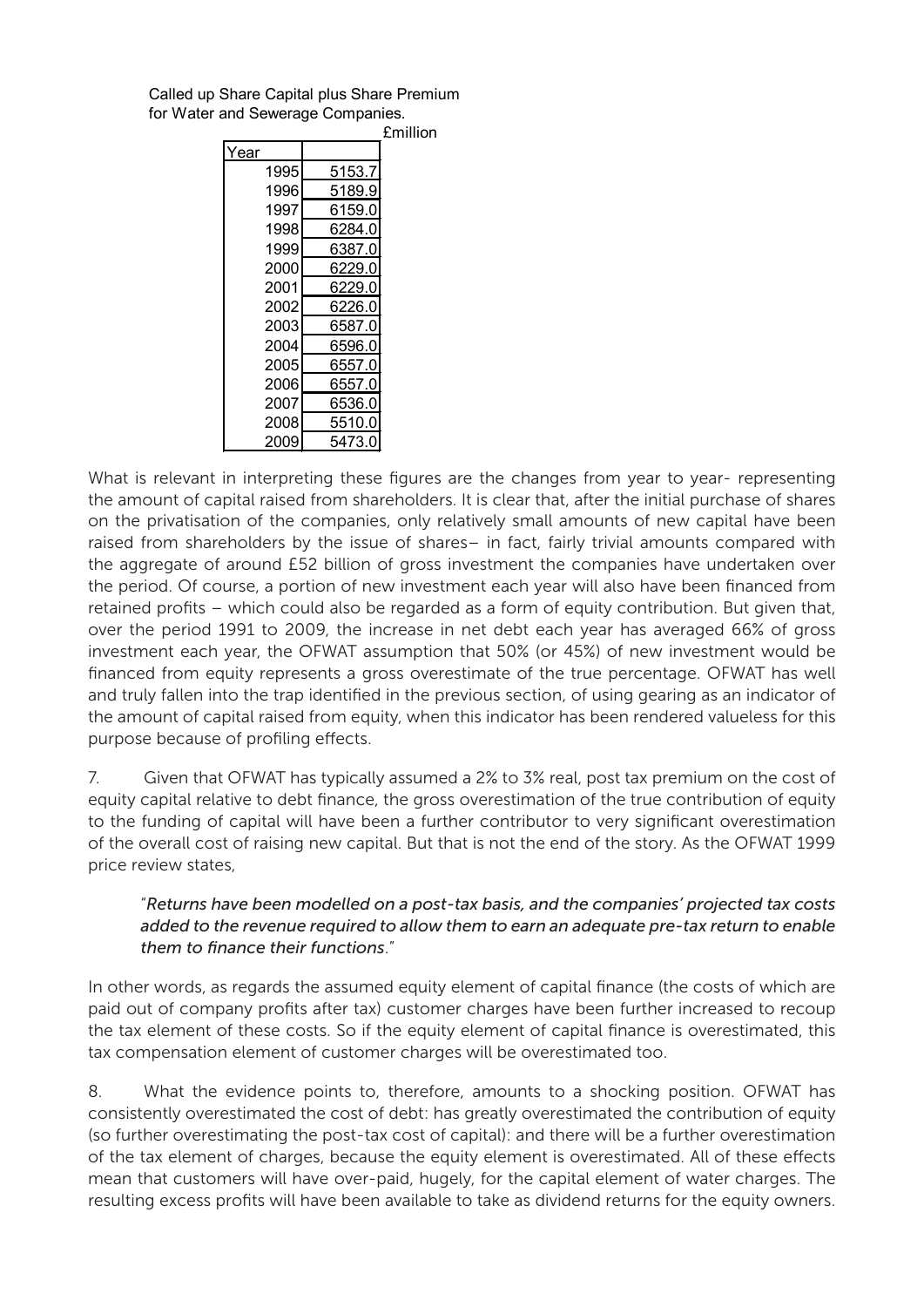And indeed, and not surprisingly, confirmation of this can be seen in the rate of return earned on the equity capital invested in the industry. Annex 5 outlines the approach adopted here in estimating this figure, based on the figures published in OFWAT's reports on financial performance. The bottom line is that, relative to the equity capital actually invested in the industry, the dividends paid represent an annual nominal return of 20.0%: an eye watering return, and surely much more than even the most rabid free market proponents of privatisation envisaged.

9. Another, independent, source on the returns received in the water industry in England and Wales was a report produced by the Public Services Research Unit in 2001: (Lobina and Hall, 2001). Lobina and Hall identify what they describe as excessive profit margins for UK water companies by international standards. To quote from their report:-

"*Profit margins in the UK are typically three or even four times as great as the margins of water companies, private and public, in France, Spain, Sweden or Hungary. The profit margins of the greatest water multinationals – Suez-Lyonnaise and Vivendi – worldwide, also show a much lower return than enjoyed by the UK companies.*"

10. The conclusion is clear: the water and sewerage companies in England and Wales have proved to be extremely, indeed excessively, profitable.

11. It might be objected that a very different picture of the returns on equity would be obtained if dividend returns were related to equity as defined by (RCV-net debt). In fact, over the period, the estimated return on equity measured in this sense was 10.1% per annum in nominal terms, and 6.6% in real terms: much lower than the 20.0% nominal return earned on the equity capital actually raised from shareholders. However, there are two very good reasons why measuring dividend returns relative to (RCV-net debt) is a misleading approach:-

- because, as noted in the previous section, when a substantial proportion of capital funding is raised on the basis of fixed interest debt, then (RCV-net debt) is likely to substantially overstate the true contribution towards funding capital investment made by share capital raised plus retained profits.
- and also because, insofar as part of the growth of (RCV-net debt) is due to the investment of retained profits, then to give a fair assessment of the true return on equity, an adjustment should be made for such retained profits. See Annex 5 for an example illustrating this point: as this example shows, without such an adjustment the ratio of reported dividends to the size of the asset base can seriously underestimate the scale of return actually being earned.

For both of these reasons, the figure of 20.0% is a much better indicator of the return earned relative to the equity invested, as against estimates derived from relating reported dividend returns to (RCV-net debt).

12. The technical points raised in the previous paragraph are important in another context as well. In its regular reports on the financial performance of the water industry, OFWAT provides information on what it describes as "*the overall return on capital that investors and lenders received*:" this is defined as dividends plus interest as a percent of RCV. But the technical points identified in the preceding paragraph also apply to this measure: and mean that it will give a misleadingly low indication of the actual return being earned on capital invested. It is yet another criticism of OFWAT that it publishes this faulty measure, without any recognition of the potential pitfalls surrounding its interpretation. The effect has been to camouflage the excessive returns actually being made in the industry.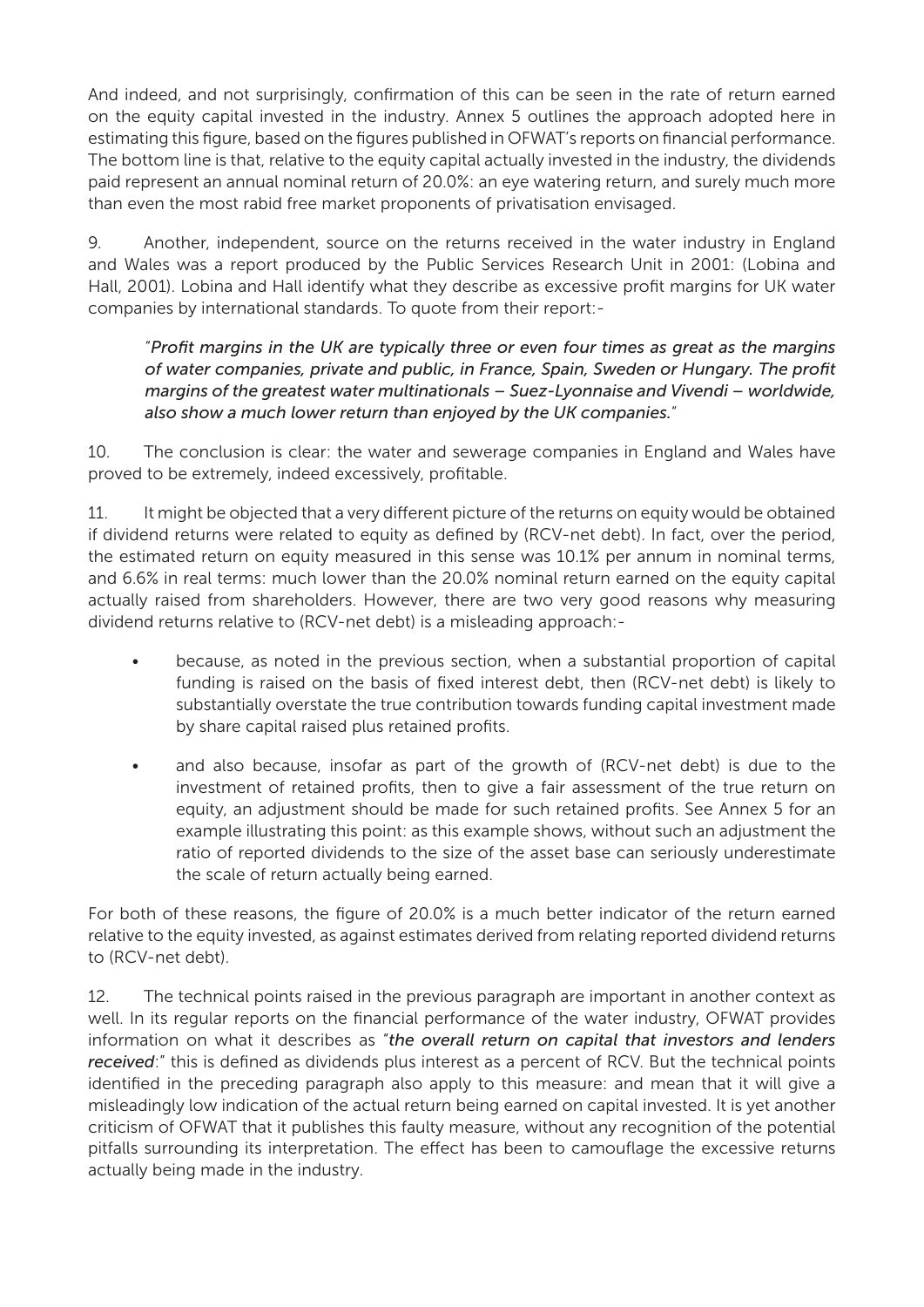### 5. A Short Trip into a Siding: the Office of Rail Regulation Model for Utility Pricing.

1. This section represents a brief diversion from the main thrust of the report: but one that is very important nevertheless, particularly in the context of current plans for massive capital investment in the rail network. In the introduction, it was mentioned that the rail regulator, the Office of Rail Regulation (ORR) uses a variant of the standard current cost RCV charging model, in working out how much customers should pay, via their rail tickets, or via state subsidy, for rail capital investment. As an indicator of just how significant rail capital investment is, it is worth remembering that a single project, the upgrade of the West Coast mainline, cost some £8-10 billion.

2. The way the ORR variant of the charging model works is as follows. The regulator adopts the same initial approach as the other utility regulators – setting an approved level of capital investment and a target real rate of return (*r*) and making an assumption about the length of asset life (typically 25 years in the case of rail investment). The regulator then works out what constant annual payment over the life of the asset would repay the initial capital investment, and give the rate of return *r*. That is, the regulator does the appropriate calculation for a mortgage style repayment at interest rate *r* – rather than an equal repayment of principal loan like the standard RCV model. What is included in customer charges each year is this annual mortgage payment, uprated to the current prices of that year by the rate of inflation: (ORR, 2010). Technically, in terms of the notation used previously, if the utility company makes a capital investment of *K* in year 0, then in year *j* it will receive a reimbursement of

$$
Kr (1+i)^j/[1-(1+r)^{-n}], \quad j=1,... n.
$$

(A proof of this is given in Annex 6.) In fact, the investor, typically Network Rail, has the choice of whether they are reimbursed by the standard RCV method of charging, or the ORR mortgage variant. In practice, for reasons which will now become apparent, the investor always chooses the ORR variant.

3. The seemingly innocuous variation implicit in the ORR method in fact has a very significant effect. If the previous chart (see section 3) is repeated, but now with the ORR variant added, then the picture is as follows:

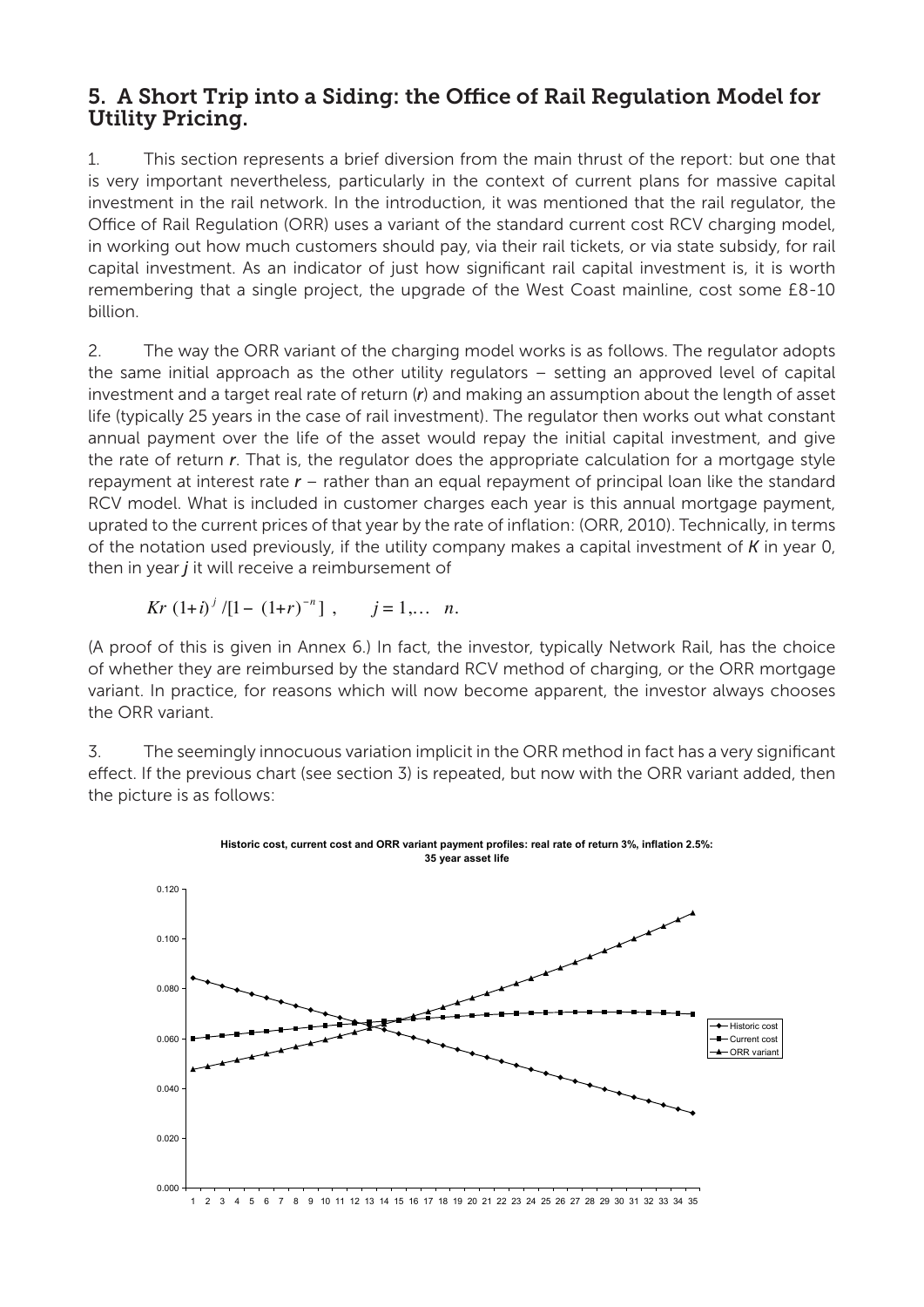(Here  $r = 0.03$ , and  $i = 0.025$ , so all three profiles imply the same rate of return of 5.575%).

4. What is immediately apparent is that the ORR variant implies a further significant rightward shift in the profile of payments. This means that the ORR approach will be even less attractive to a rational customer, whose time preference is expressed by a real discount rate less than r. Similarly, the ORR approach will involve a higher level of charges each year in the long run, for an industry operating in a steady state of a constant real amount of investment each year. Both effects are illustrated in the following table, which shows the long run ratio of ORR charges to conventional RCV charging, and to historic cost loan finance, for a variety of combinations of target real rate of return and inflation, and for an asset life of 25 years.

#### **Ratio of ORR variant Steady State Charges, to Historic Cost and Current Cost Charges**

*r =* **0.03 inflation HC CC 2.50%** 1.085 1.033 **5%** 1.126 1.033 **7.50%** 1.159 1.033 *r =* **0.05 inflation HC CC 2.50%** 1.152 1.075 **5%** 1.217 1.075 **7.50%** 1.27 1.075

Using the result already proved in Annex 3, the table also shows the relative costs as perceived by a rational customer with time preference expressed by the nominal discount rate *i*.

5. The results are revealing. In the long run, the ORR variant is significantly more expensive than conventional current cost charging: by some 3.3% if the regulator sets a 3% real target rate of return, and by some 7.5% at a 5% real target rate of return. Note also how the excess over current cost charging does not vary with inflation. The ORR variant is, of course, even more expensive relative to historic cost charging: and in this case, the excess cost of the ORR variant increases markedly as inflation rises.

6. Given this, it is no surprise that the ORR variant is the method of choice for virtually all rail capital expenditure. Nor is it surprising how, when each round of rail fare increases is announced, there is general bewilderment how rail fares in the UK are so much more expensive than international comparators.

# 6. Implications: and What Should Be Done

1. What has been demonstrated so far, therefore, is that there have been a number of gross errors in the approach to price setting adopted post-privatisation by UK utility regulators – errors which, in the case of the water industry in England and Wales, have demonstrably resulted in overcharging, and in grotesquely high returns for the equity investors. Nor are the effects confined to water: the same techniques are applied in all other UK utilities (including airports) – with the exception of rail, where the variant approach which has been adopted is even worse.

2. The effects, however, go beyond overcharging and excess profits. The charging mechanism for capital expenditure means that it is by undertaking capital investment that utilities make a large part, and indeed probably most, of their profits. Regulators are, presumably, good at controlling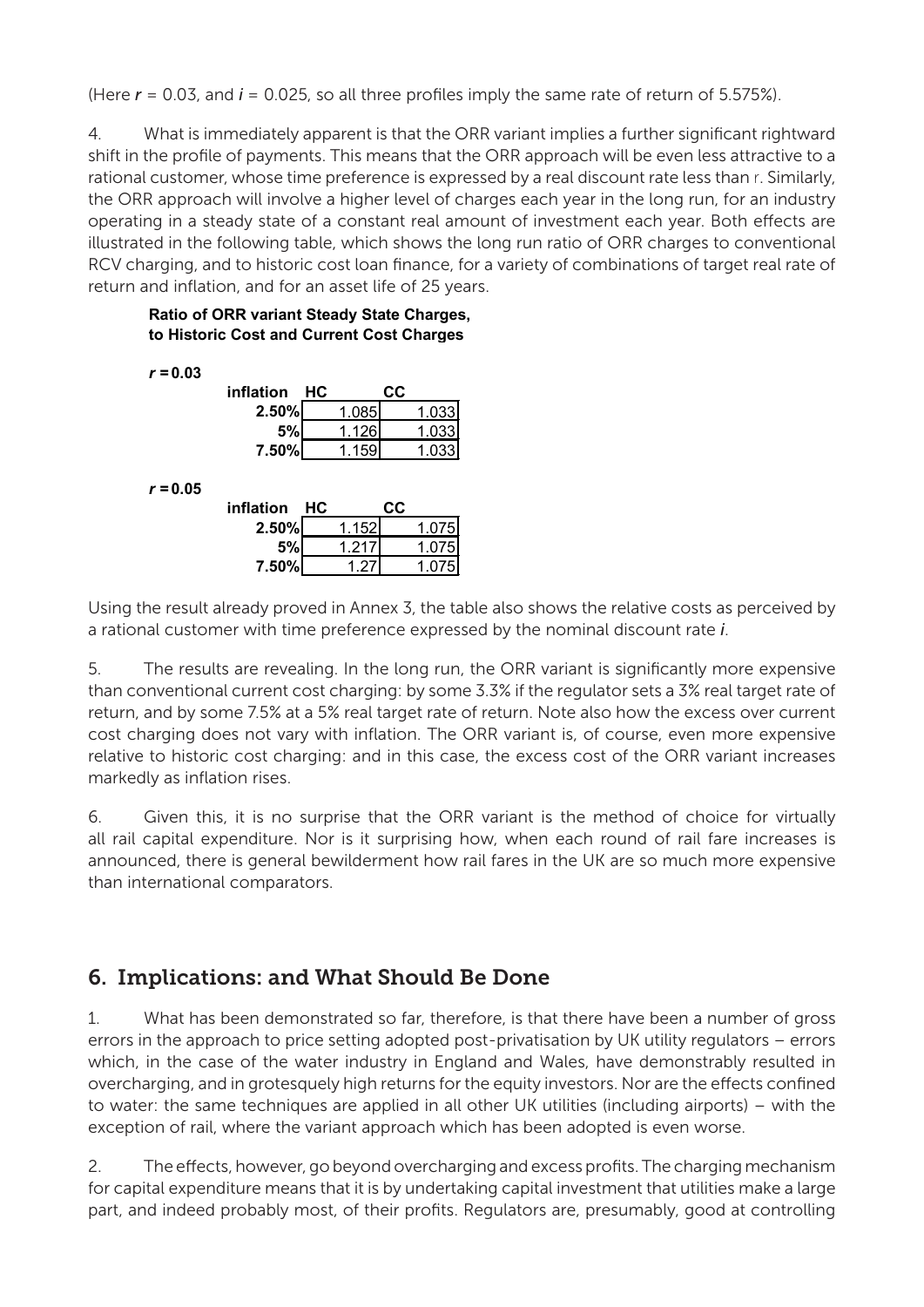the reimbursement which utilities receive for their ongoing operations, and hence ensuring that they only earn reasonable profit on this aspect of their activities. The road to profit for a utility is to undertake capital expenditure reimbursed through the current cost pricing mechanism. In other words, there is an incentive for the utility to seek out projects for which it can get regulatory approval – and then to get the most expensive and capital intensive versions of these projects past the regulator's scrutiny. Hence the pricing mechanism has almost certainly thoroughly distorted the whole thrust and nature of the capital investment undertaken on our utility infrastructure.

3. This was a complaint which was indeed made by Michael O'Leary, the boss of Ryanair, when in 2006/2007 he complained about the "gold plated Taj Mahal" airport investment projects undertaken by BAA "at excessive cost". O'Leary, in that quotation, accurately put his finger on the symptom of the disease. What this paper explains is the cause.

4. So what should be done? It is not the purpose of this paper to put forward alternative pricing mechanisms: the appropriate way to develop alternatives is by an informed process of democratic consent, where the final decisions are made by the body of customers, who, after all, end up paying for all of this.

5. Before the process of democratic consent can begin, however, it is necessary to be absolutely clear as to why the present system has gone so badly wrong. What will be argued here is that mistakes have been made at three fundamental levels – and that the mistakes made at each of these levels have been disastrous. The three levels relate to accuracy of assumptions: appropriateness of model: and basic philosophical concept. Each of these levels is now examined in more detail.

#### *Accuracy of assumptions*

6. This is the most basic level. Clearly, if you are using a model to work out customer prices, a fundamental requirement is to estimate the parameters in that model correctly. But as has been seen, regulators have failed badly even at this most basic level. OFWAT, for example, overestimated the cost of debt by one percentage point or more in real terms: and it has also grotesquely overestimated the actual contribution of equity to funding investment in the water industry.

#### *Appropriateness of model*

7. It is not enough, however, just to get the basic parameter estimates right, if the underlying model does not describe the real world accurately enough. As has been seen above, if the profile of payments made by the utility operator when it is funding its capital expenditure differs from the reimbursement profile in the charging model, then all sorts of problems arise. First of all, the statistic which the regulator uses to estimate the proportion of new capital investment funded from equity (based upon the gearing of the company) ceases to be an accurate estimator. Secondly, there is the potential for a long term excess between what the utility operator gets in by way of reimbursement, and what goes out by way of funding costs. Thirdly, it can no longer be assumed that there is an equivalence between the way a rational customer would value what he or she is being charged for the service of a capital asset, compared with the way the same customer would value what the utility is paying by way of funding costs for the asset: so the charging system may no longer be fair from the customers' viewpoint.

#### *Basic philosophical concept*

8. So let's suppose that the real world does correspond to the regulator's model: (for the sake of simplicity, let's assume that all utilities have moved over to funding their debt through index linked borrowing). And let's also suppose that the regulator has correctly estimated the basic parameters (cost of debt and equity, and proportion of new capital expenditure financed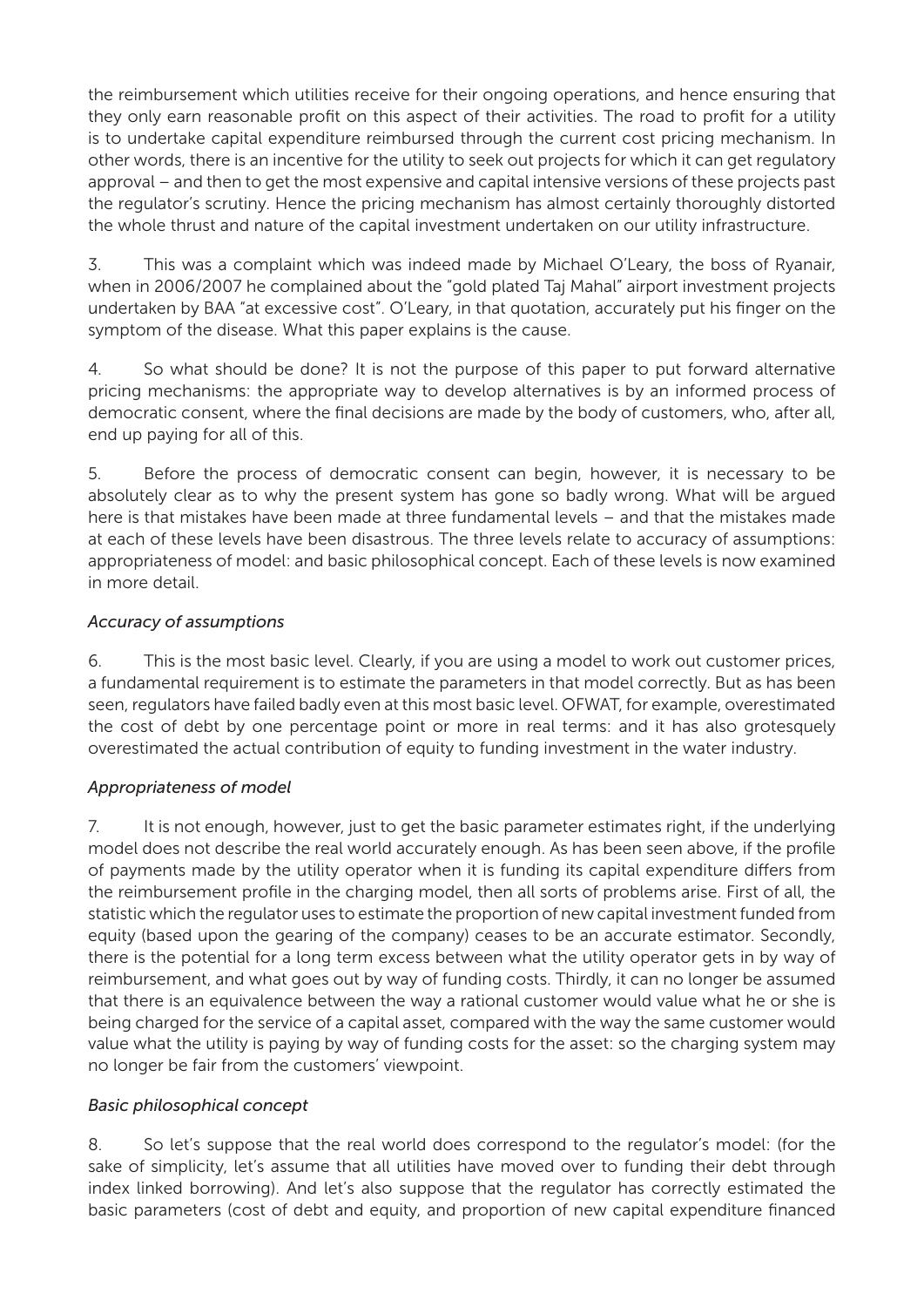from equity). Would that be all right, then? Well, actually, the answer is no. The reason is that, implicit in the current cost pricing approach, is a basic view about the relationship between the customer, and the infrastructure capital assets on whose services he or she depends. And the customer may well not be happy with the underlying philosophy involved in this relationship.

9. To see why this is the case, it is useful to think of housing as an analogy. If we buy a house on a mortgage, we may pay more initially than if we rented, but in the long run we can expect the real value of our mortgage payments to be eroded by inflation – and we will end up paying less than someone who rents, and whose rental values will continually be uprated in line with inflation. In the case of utility pricing, the decision to implement current cost pricing was equivalent to the decision to convert the customer from someone who paid for the capital element of their utility service as if they were owner occupiers, to someone who paid as if they were a renter. This imposes a significant long term cost penalty on the unfortunate customer: (the scale of this penalty has already been illustrated: see the table in para 3.11 above.)

10. Nobody consulted the customer about this change in any meaningful sense, at the time when Thatcher was privatising the utilities: indeed, they couldn't – because the detail of the current cost pricing mechanism had not been worked out at the time of the major privatisations. This is an important point: because it means that the excess profits implicit in current cost pricing (and also in the particular way it has been implemented) were not part of the original privatisation prospectus, but were an additional bonus for the utility operators, which they received after the event because of regulatory slackness. And if customers had been properly consulted about what was in store for them, it seems inconceivable that they would have agreed.

11. In outline terms, it is now clear what needs to be done. What is required is to work back through the three different levels identified above, and put things right. First of all, we need to be clear about philosophy: are we, as customers, content to be placed in the position of quasi-renters of the nation's infrastructure assets, where the utility companies gain continuing windfall benefits from the effects of inflation: or do we want to secure these benefits for ourselves? It is important to remember that we can change the present system if we want: there is nothing in privatisation in itself which dictates that we have to pay for infrastructure assets as if we were renting them. (And in the case of Scottish Water, which we still own, the present system is even more ludicrous, and easy to change.) Having agreed on the correct philosophy, we then need to sort out a pricing model which delivers this: and then we need to estimate the relevant parameters accurately.

12. This is all fairly simple: but not with the current regulatory system. We have been cursed, since privatisation, with a group of regulators who have conducted a masterclass in how not to deliver a price setting model. They have been unclear (whether deliberately, or through genuine ignorance) about philosophy: they have set up inappropriate models: there have been gross errors in the estimation of key model parameters: and the way the results have been presented has obscured the resulting excessive returns being earned by equity investors. We have all suffered as a result. One paradox of privatisation is that we need regulators to protect us from being exploited by the natural monopolies which occur in network utilities. In setting up the regulatory system we have, in fact, established another monopoly – the monopoly of the regulator. And we have been defenceless in the face of this new monopoly, which we created ourselves.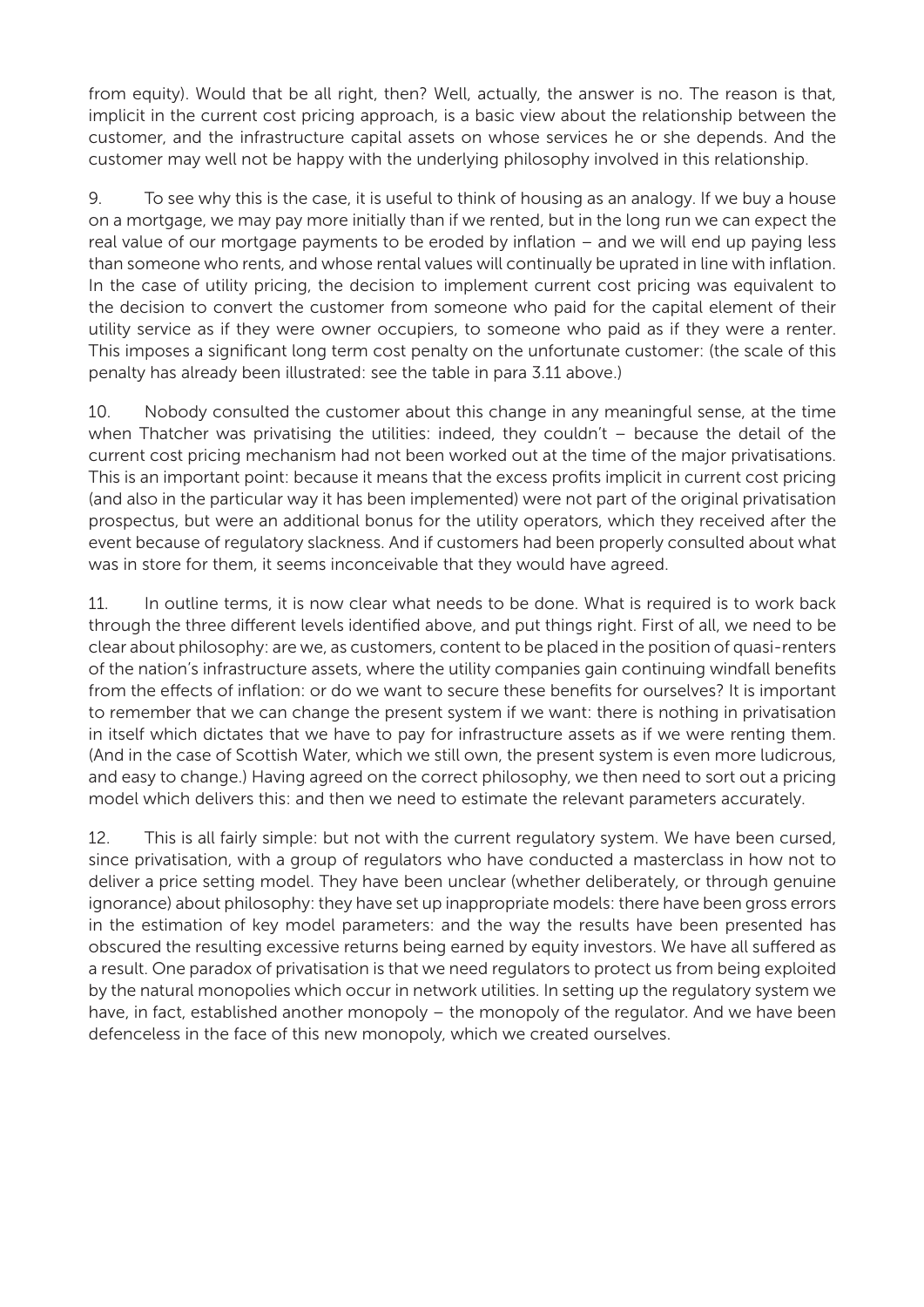# References

Littlechild, S.: "Regulation of British Telecommunucations' Profitability": report to the Secretary of State for Industry, 1983.

Lobina, E., Hall, D: " UK Water Privatisation: a Briefing": Public Services International Research Unit, 2001.

OFWAT: "Future Charges for Water and Sewerage Services": 1994.

OFWAT: "Final Determinations: Future Water and Sewerage Charges 2000-05": 1999.

OFWAT: "Future Water and Sewerage Charges 2005-10: Final Determinations": 2004.

OFWAT: "Aquarius 3 Financial Model Rule Book": January 2006.

OFWAT: "Financial Performance and Expenditure of the Water Companies in England and Wales 2009-10": plus similar reports annually back to 1997-98, and also 1994-95.

ORR: "Investment Framework Consolidated Policy and Guidelines": (the sample calculation to which a link is given at Annex A of the ORR document is also relevant.) Office of Rail Regulation, October 2010:

Stern, J.: "What the Littlechild Report Actually Said": Regulation Initiative Working Paper no.55: August 2003.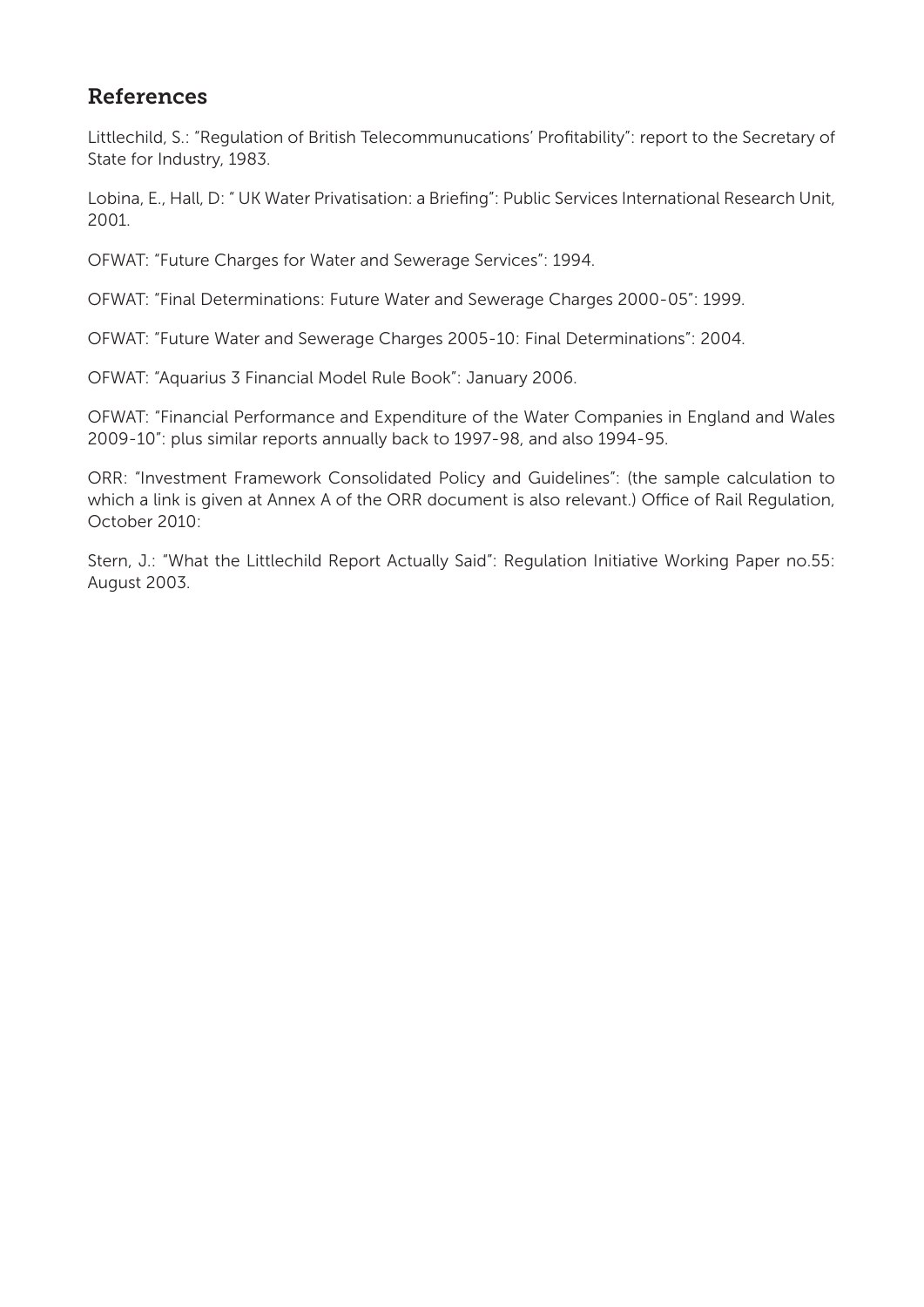#### Annex 1: Definition of NPV and IRR: derivation of IRR of current cost payment scheme.

#### *Definition of NPV and IRR.*

1. Let  $\mathbf{a} = (a_0, a_1, \dots, a_n)$  be a sequence of payments, where the individual terms may be positive or negative.

Then the Net Present Value, (NPV), of the payment stream, calculated at discount rate  $\sigma$ , ( $\sigma$  > -1), and with year zero reference date, is defined as

$$
\text{NPV}(\mathbf{a}, \sigma) = \sum_{j=0}^{n} a_j (1 + \sigma)^{-j} \tag{1}
$$

The NPV can be taken as representing the value at time zero of the payment stream **a**, to an agent whose time preference for money is expressed by the discount rate  $\sigma$ .

2. An important special case occurs where **a** represents the stream of payments associated with an investment, (or a loan). Here negative terms represent investment of capital, (or lending of money), and positive terms represent returns to the investor, (or to the lender). For such a payment stream **a**, which will contain both positive and negative terms, an Internal Rate of Return, (IRR), of **a** is defined to be any discount rate,  $\mu$ , for which

$$
NPV(\mathbf{a}, \mu) = 0 \tag{2}
$$

IRRs are not necessarily unique: but there is an important special case, when the negative terms in the payment stream precede the positive terms: in this case, every payment stream has an IRR, and it is unique.

#### *Historic Cost Borrowing Formula*

Suppose that there is an initial loan of 1 in year 0,  $(a_0 = -1)$ , and for the next *n* years there is a repayment of  $1/n$  of the original principal, plus interest calculated at rate  $r$ on outstanding debt:

then 
$$
a_j = \frac{1}{n} [1 + r(n - j + 1)]
$$
, for  $j = 1, ... n$ .

This is the historic cost, equal repayment of principal, borrowing formula. The IRR of this payment stream, in terms of the definition at (2) above, is *r*, as would be expected: this is a standard result, but nevertheless it is worth giving a proof here, for completeness. To prove this, it is necessary to establish that

$$
\sum_{j=0}^n a_j (1+r)^{-j} = 0 ;
$$

In other words, it is necessary to prove that

$$
\sum_{j=1}^{n} \frac{1}{n} [1 + r(n - j + 1)] (1 + r)^{-j} = 1.
$$

This can be established by the following iterative argument. Let  $d_j$  = outstanding debt at beginning of period *j*:

So 
$$
d_j = \frac{(n-j+1)}{n}:
$$

Then the following relationship holds: namely

$$
d_{j+1} = (1+r)d_j - a_j \quad \text{, for } j = 1, \dots n,
$$
\n(3)

since the right hand side of this expression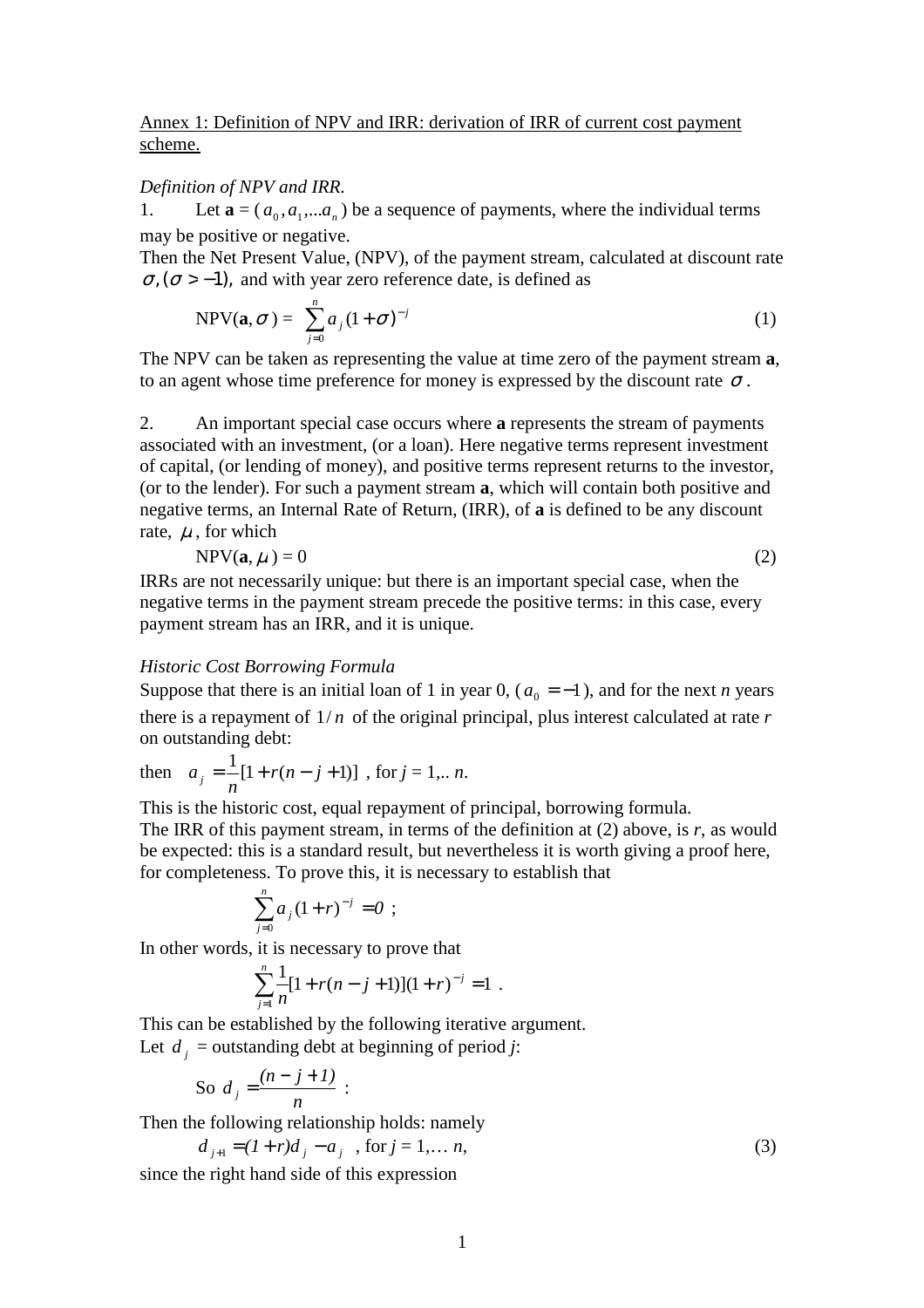$$
= (1+r)\frac{(n-j+1)}{n} - \frac{1}{n}[1+r(n-j+1)]
$$
  
= 
$$
\frac{(n-j+1)}{n} + r\frac{(n-j+1)}{n} - \frac{1}{n} - r\frac{(n-j+1)}{n}
$$
  
= 
$$
\frac{(n-j)}{n} = d_{j+1}.
$$

So, applying (3) recursively, it follows that

$$
0 = d_{n+1} = (1+r)d_n - a_n
$$
  
= (1+r)[(1+r)d\_{n-1} - a\_{n-1}] - a\_n  
......  
= (1+r)<sup>n</sup> d\_1 - \sum\_{j=1}^n (1+r)^{n-j} a\_j  
= (1+r)<sup>n</sup> - \sum\_{j=1}^n (1+r)^{n-j} a\_j.

Dividing through by  $(1 + r)^n$ , it follows that

$$
\sum_{j=1}^n a_j (1+r)^{-j} = 1,
$$

Thus establishing that the IRR of the historic cost loan scheme is indeed *r*.

#### *IRR of Current Cost Formula.*

Under the current cost charging formula,  $a_0 = -1$ , and

$$
a_j = \frac{1}{n} [1 + r(n - j + 1)] (1 + i)^j , j = 1,... n.
$$

In the previous section of this annex, it was proved that

$$
\sum_{j=1}^{n} \frac{1}{n} [1 + r(n-j+1)](1+r)^{-j} = 1 :
$$

it therefore follows that

$$
\sum_{j=1}^{n} \frac{1}{n} [1 + r(n-j+1)] \frac{(1+i)^j}{(1+i)^j (1+r)^j} = 1:
$$

that is

$$
\sum_{j=1}^n a_j [(1+i)(1+r)]^{-j} = 1 ,
$$

that is

$$
\sum_{j=1}^n a_j [(1+i+r+ir)]^{-j} = 1 ,
$$

Hence establishing that the IRR of **a** is  $(r + i + ir)$ .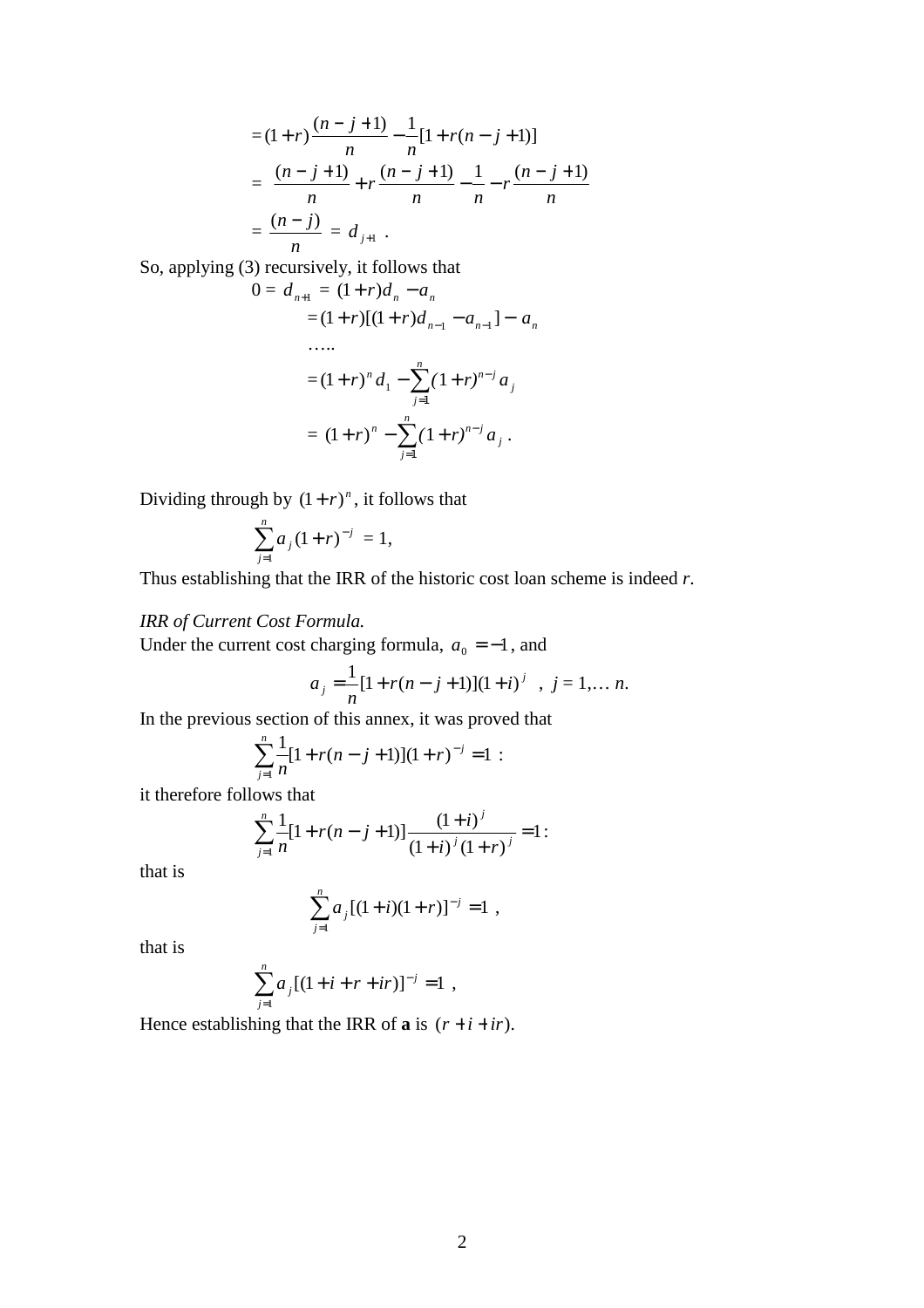Annex 2:Formula for Gearing in Steady State Model..

It is assumed that inflation  $=i$ , and asset life  $=n$ : it is also assumed that the utility makes a constant real amount of investment each year. Specifically,

investment in year  $t = (1 + i)^t$ .

And it is assumed that the utility funds this investment entirely by historic cost borrowing.

In deriving the formula for the gearing of this utility when operating in a steady state, (that is, when  $t > n$ ), the following fact will be used:-

$$
\sum_{j=1}^{n} jx^{j-1} = \frac{(n+1)x^{n}}{(x-1)} - \frac{(x^{n+1}-1)}{(x-1)^{2}}.
$$
 (1)

The RCV of the utility in year *t* is the sum of contributions made by the investments in each of the preceding *n* years, and is equal to

$$
\sum_{j=1}^{n} (1+i)^{t-j} \frac{(n-j+1)}{n} (1+i)^{j}
$$

$$
= \frac{(1+i)^{t}}{n} \sum_{j=1}^{n} (n-j+1)
$$

$$
= \frac{(n+1)}{2} (1+i)^{t} .
$$

Historic cost debt in year *t* is, similarly, the sum of contributions from investments made in each of the preceding *n* years, and is equal to

$$
\sum_{j=1}^n (1+i)^{t-j} \frac{(n-j+1)}{n} .
$$

Therefore,

$$
\text{gearing} = \frac{\text{debt}}{\text{RCV}}
$$
\n
$$
= \frac{2}{n(n+1)} \sum_{j=1}^{n} (n-j+1)(1+i)^{-j}
$$
\n
$$
= \frac{2}{n} \sum_{j=1}^{n} (1+i)^{-j} - \frac{2}{n(n+1)(1+i)} \sum_{j=1}^{n} j(1+i)^{-j+1}
$$
\n
$$
= \frac{2}{n} \frac{1}{(1+i)} \frac{[1-(1+i)^{-n}]}{[1-(1+i)^{-1}]} - \frac{2}{n(n+1)(1+i)} \left[ \frac{(n+1)(1+i)^{-n}}{[(1+i)^{-1} - 1]} - \frac{[(1+i)^{-n-1}-1]}{[(1+i)^{-1} - 1]^2} \right], \text{ on using the formula at (1) above in the second summation.}
$$

the formula at (1) above in the second summation,

$$
= \frac{2}{ni}[1-(1+i)^{-n}] + \frac{2}{ni}(1+i)^{-n} + \frac{2(1+i)}{n(n+1)i^2}[(1+i)^{-n-1}-1]
$$

$$
= \frac{2}{ni}[1-\frac{(1+i)}{(n+1)i}(1-(1+i)^{-n-1})].
$$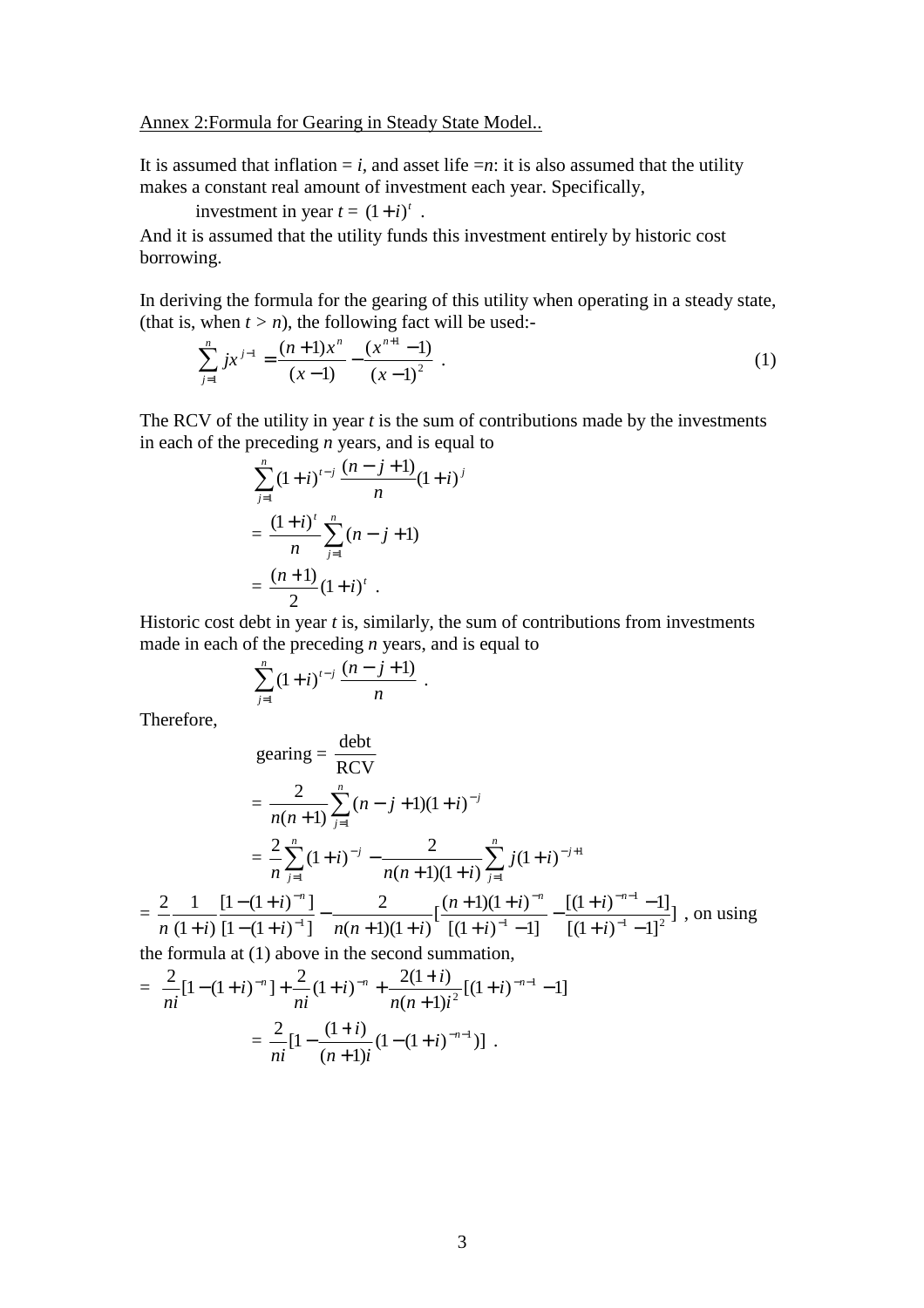Annex 3: For a Utility Operating in a Steady State, the Real Value of Steady State Charges is Equal to the NPV of the Payment Stream Relating to the Initial Investment, at a Discount Rate Equal to the Rate of Inflation.

Suppose that a utility is operating in a steady state: so that, if investment is 1 in year 0, and the rate if inflation is *i*, then investment in year *j* will be  $(1+i)^j$ . Suppose also that, for an investment of *K* in a given year, the resulting stream of payments relating to that investment, in each of the succeeding *n* years, will be  $Ka_1, Ka_2, \ldots, Ka_n$ : (this covers both cases, where the payments are customer charges paid to the utility, or funding costs paid out by the utility.)

Then, when the utility is operating in the steady state, (that is, for  $t > n$ ), the total payment in year *t* will be the sum of contributions from the investments made in each of the preceding *n* years.

Therefore,

Nominal payment in year 
$$
t = \sum_{j=1}^{n} (1+i)^{t-j} a_j
$$

\n
$$
= (1+i)^t \sum_{j=1}^{n} a_j (1+i)^{-j}
$$
\n
$$
= (1+i)^t \text{NPV}(\mathbf{a}, i), \text{ where } \mathbf{a} = (a_1, a_2, \dots, a_n).
$$

Hence,

Real payment in year =  $NPV(a,i)$ .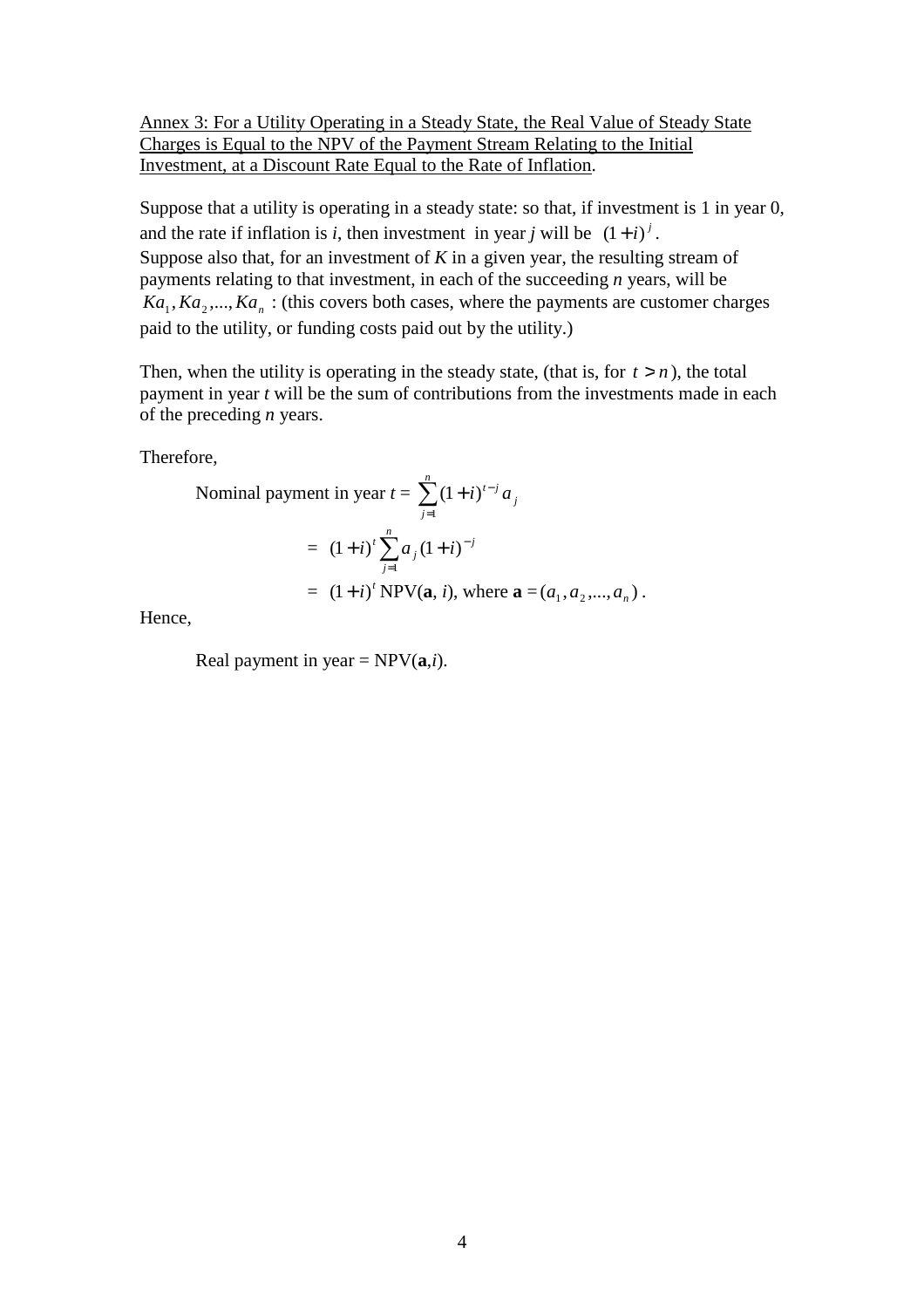#### Annex 4: Estimating IRR from Truncated Series of Debt and Interest Payments.

1. The problem is to estimate the IRR of loan finance from series of debt and interest payments: the approach adopted is to work back from the figures for debt and interest to the stream of payments, (**a** in the notation used in this paper), and then estimate the IRR by solving equation (2) in Annex 1 above. To obtain an estimate of real IRR, the appropriate approach is to derive the nominal stream of payments, **a**, then to deflate this to constant prices, and then to estimate the real IRR by again applying formula (2) in Annex 1.

3. There is a further difficulty, because the figures for net debt and interest published in OFWAT's Financial Reports on the water industry are truncated: figures for net debt and interest are available from 1990 to 2009: but obviously, the loans in existence at 2009 will continue, in many cases, for many years thereafter. This problem of truncation can be handled as follows.

Let **a** be a payment stream with IRR  $\mu$ :

let  $d_j$  denote the outstanding debt at the beginning of period j:

so  $d_1 = -a_0$ , and  $d_{j+1} = (1 + \mu)d_j - a_j$ ,  $j = 1, \dots n$ .

(that is, outstanding debt at beginning of period  $j+1$  = outstanding debt at beginning of period *j*, increased at rate  $\mu$ , less payment made in period *j*.)

By the definition of IRR, the IRR  $\mu$  of **a** satisfies

$$
0 = \sum_{j=0}^{n} a_j (1 + \mu)^{-j}
$$
  
= 
$$
\sum_{j=0}^{n-1} a_j (1 + \mu)^{-j} + d_n (1 + \mu)^{-n+1}
$$
, since  $a_n = (1 + \mu)d_n$ ,  
= 
$$
\sum_{j=0}^{n-2} a_j (1 + \mu)^{-j} + [(1 + \mu)^{-1} (a_{n-1} + d_n)](1 + \mu)^{-n+2}
$$
  
= 
$$
\sum_{j=0}^{n-2} a_j (1 + \mu)^{-j} + d_{n-1} (1 + \mu)^{-n+2}
$$
  
........  
= 
$$
\sum_{j=0}^{M} a_j (1 + \mu)^{-j} + d_{M+1} (1 + \mu)^{-M}
$$
, for any  $M < n$ .

So, for any  $M < n$ , if  $(a_0, ..., a_M)$  are known, and also  $d_{M+1}$ , then the IRR of **a** is equal to the IRR of the payment stream  $(a_0, ..., a_{M-1}, a_M + d_{M+1})$ 

4. Let  $b_j$  denote the interest payment in period *j*: so  $b_j = \mu d_j$ : then, since  $d_{j+1} = (1 + \mu)d_j - a_j$ , it follows that  $a_j = d_j - d_{j+1} + b_j$ , and  $d_{j+1} + a_j = d_j + b_j.$ 

So, if what is known are  $(d_1, ..., d_M)$  and  $(b_1, ..., b_M)$ , what is required is to find the IRR of the payment stream

$$
(-d_1, d_1 - d_2 + b_1, d_2 - d_3 + b_2, \dots, d_{M-1} - d_M + b_{M-1}, d_M + b_M).
$$
 (1)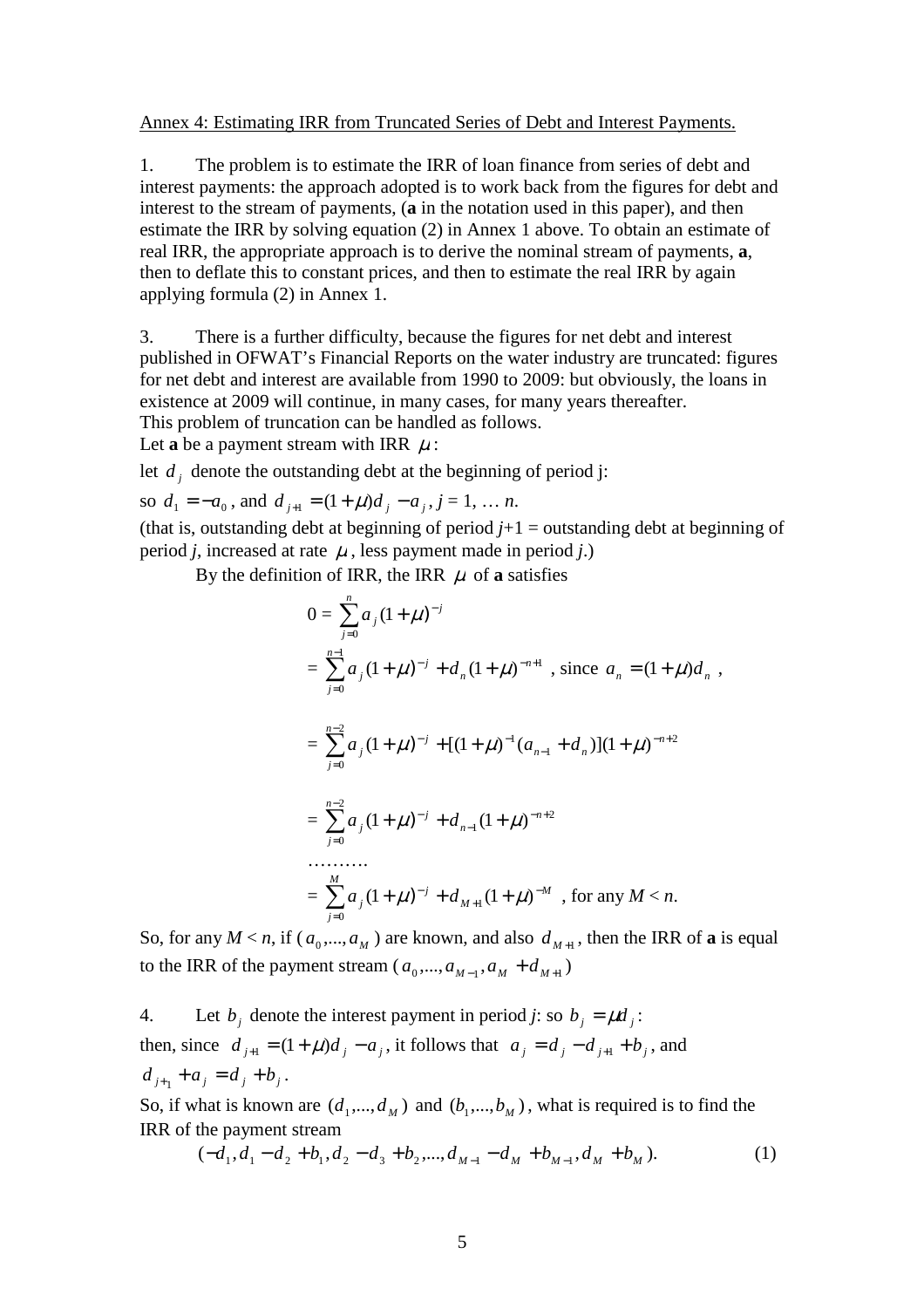5. The estimates quoted in Section 4, para 2, for the real cost of debt were obtained as follows. Annual figures for net debt and interest payments were taken from the appropriate volumes of OFWAT's annual Financial Performance reports for the industry, to give current cost figures for each year in question, with the exception of six initial years, where figures at current prices were not available, and the constant price figures in the Financial Performance reports were converted to current prices using the RPI. These nominal series for debt and interest were then substituted into expression (1) in the preceding paragraph, to give a nominal payment stream. This payment stream was then deflated to constant prices, using RPI as deflator. The real return on debt was then estimated, as the IRR for this real payment stream, by solving equation (2) in section (1). This procedure was, in fact, repeated, first under the assumption that the reported debt figures were close to debt at beginning year, and then under the assumption that the reported debt figures were close to debt at end year: this gives the range of values for real IRR quoted in the paper.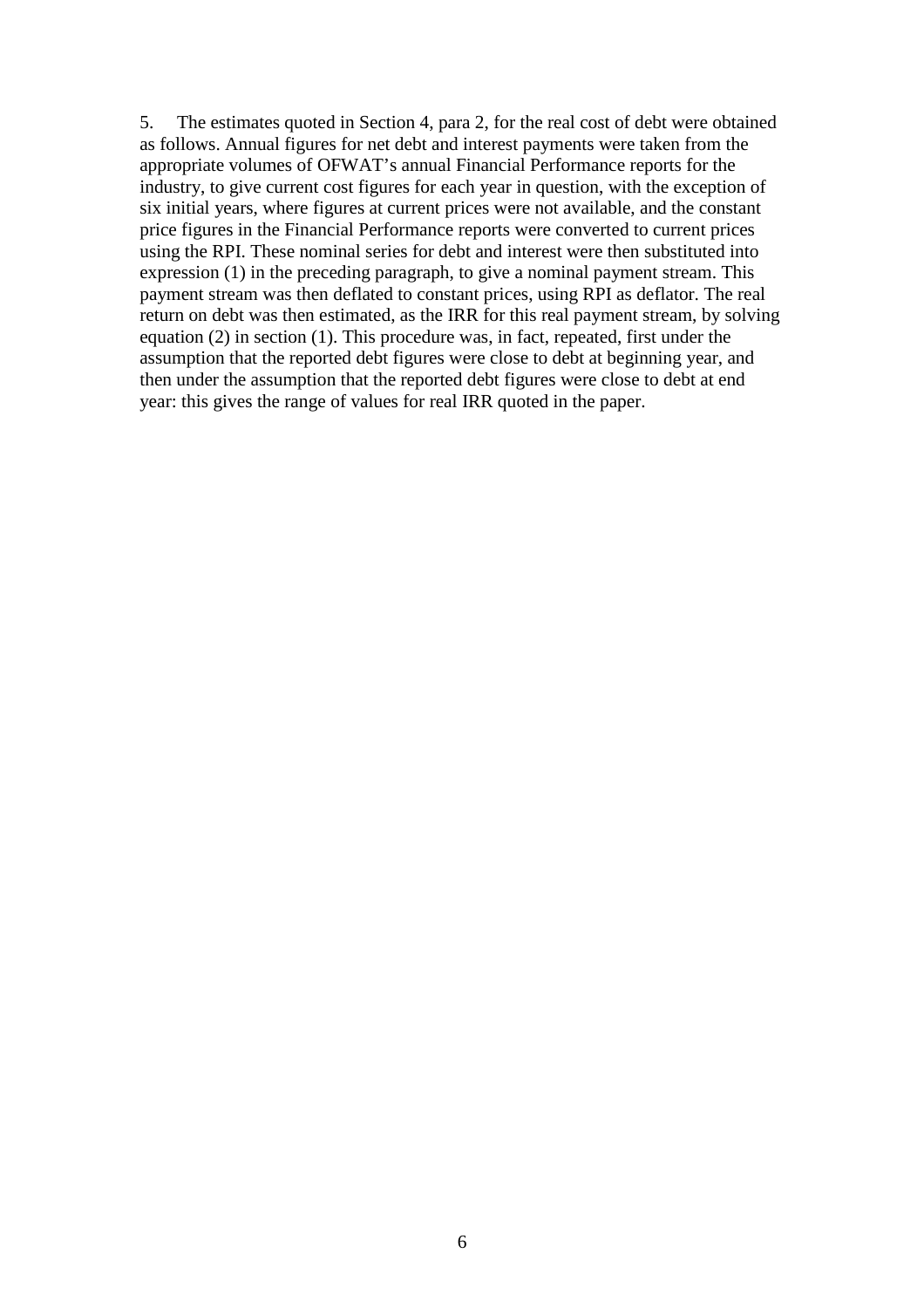Annex 5: Notes on Calculation of Nominal IRR on Equity.

1. The estimate of the nominal IRR on the equity invested in the industry was calculated by applying formula (2) in Annex 1 to a payment vector, **a**, representing the net financial flow to/(from) equity investors and the utility. This payment vector **a** was calculated as the sum of equity drawdowns plus dividends.

In the first year, (1999), the initial equity drawdown was taken as the initial share capitalisation of the utility at offer prices, (£-5239 million). For each succeeding year, the equity drawdown was taken as the change from the previous year in the aggregate of share capital plus share premium, (increases counted as negative.) These figures were taken from the appropriate volumes of OFWAT's annual Financial Performance reports for the industry, to give current cost figures for each year in question. Dividends were also taken from the appropriate volumes of OFWAT's annual Financial Performance reports for the industry, to give current cost figures for each year in question, with the exception of six initial years, where figures at current prices were not available, and constant price figures were converted to current prices using the RPI.

In the final year, (2009), a figure of £13975 million was added to the final term in the payment stream. This is the value of (RCV-net debt) in that year, and represents equity investors continuing stake in the industry. (In fact, the estimated IRR is not at all sensitive to the value of this final year adjustment.)

#### *Why retained profits mean that it is not possible to calculate an equity IRR from (RCV – debt).*

2. In Section 4, paragraph 11, it was stated that it is inappropriate to measure the return on equity by relating dividends to (RCV – net debt), where an element of the company's capital investment has been funded by retained profits.

To see why this is so, consider the following example. (This example is simplified by assuming there is no inflation: no tax effects: and that the companies involved are investing in a long lived asset, for example, land, on which there is no depreciation.) Consider two companies, A and B, which are essentially identical. In both companies, there is an initial investment of 10 units of equity in year zero. This capital is invested in assets which yield 15% per annum. Each year, 10% of this return on capital is reinvested, while 5% is taken as profit by the equity holders. At the end of year 10, the companies are sold, for an amount equal to the cumulative total of the capital which has been invested: and the equity owners take the sale value as profit.

The only difference between the two companies is the way they fund their annual reinvestments: in company A, the total of the 15% return on capital is taken as dividend, and then the equity holders reinvest two thirds of this in the company through the issue of share capital. In company B, the annual dividend is 5%, and the 10% reinvestment is achieved by retention of profits.

The following table shows the relevant details for company A.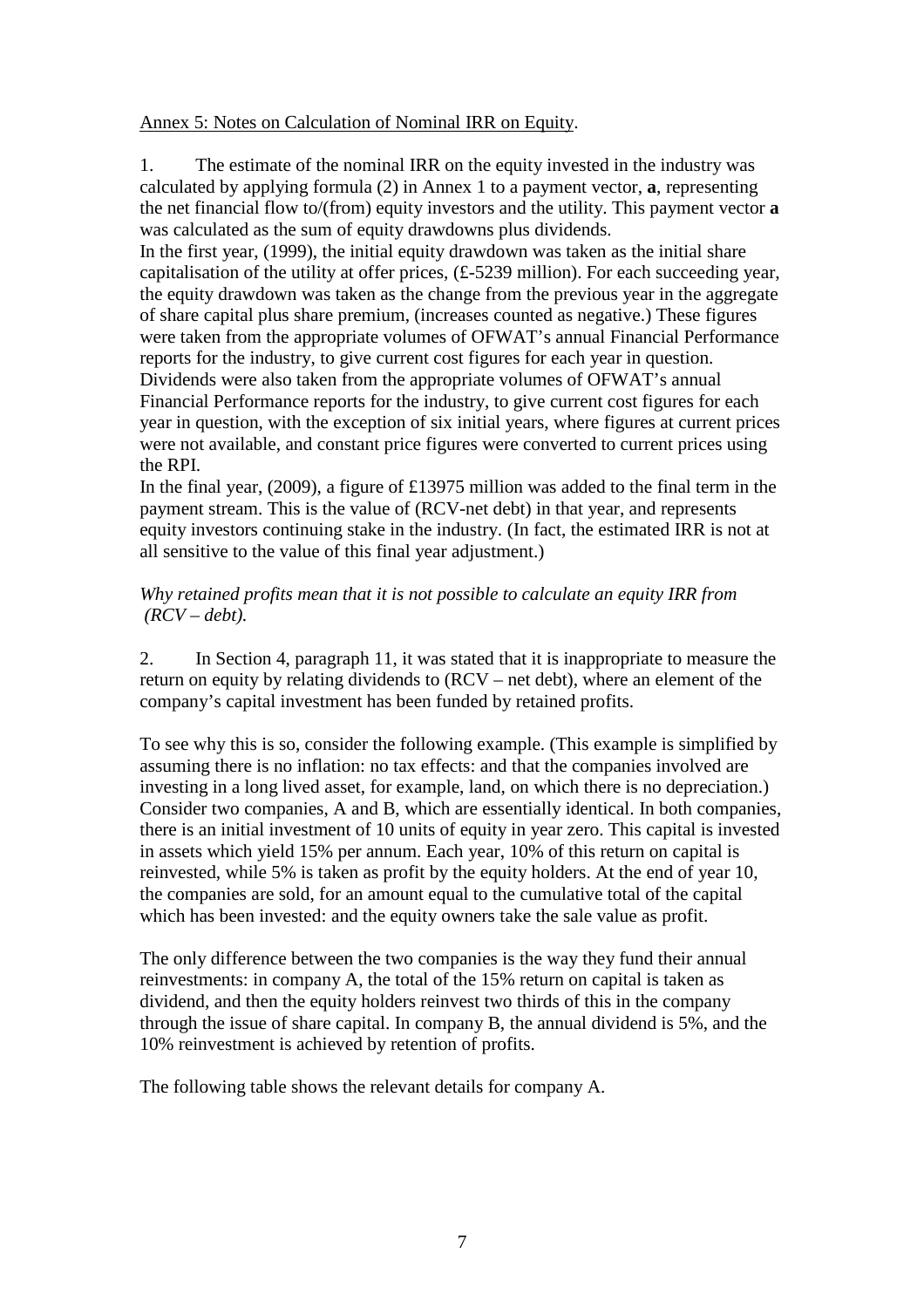| <b>Company A</b> |  |
|------------------|--|
|------------------|--|

|      |    |       | <b>Payments between equity</b> |                  |      |          |           |
|------|----|-------|--------------------------------|------------------|------|----------|-----------|
|      |    | Asset | owners and company.            |                  |      |          | ratio     |
| vear |    | base  | Equity in                      | <b>Dividends</b> | Sale | a        | div/asset |
|      | 0  |       | -10                            |                  |      | $-10.00$ |           |
|      | 1  | 10    | $-1.00$                        | 1.50             |      | 0.50     | 0.15      |
|      | 2  | 11.0  | $-1.10$                        | 1.65             |      | 0.55     | 0.15      |
|      | 3  | 12.1  | $-1.21$                        | 1.82             |      | 0.60     | 0.15      |
|      | 4  | 13.3  | $-1.33$                        | 2.00             |      | 0.67     | 0.15      |
|      | 5  | 14.6  | $-1.46$                        | 2.20             |      | 0.73     | 0.15      |
|      | 6  | 16.1  | $-1.61$                        | 2.42             |      | 0.81     | 0.15      |
|      | 7  | 17.7  | $-1.77$                        | 2.66             |      | 0.89     | 0.15      |
|      | 8  | 19.5  | $-1.95$                        | 2.92             |      | 0.97     | 0.15      |
|      | 9  | 21.4  | $-2.14$                        | 3.22             |      | 1.07     | 0.15      |
|      | 10 | 23.6  |                                | 3.54             | 23.6 | 27.14    | 0.15      |

The column headed **a** shows the net flow of payments between the equity holders and the company: and the IRR of this payment stream, (on solving equation (2) in Annex 1), is, indeed, 15%. The final column shows the ratio of dividend payments each year to the value of the company's asset base: again, this is 15%.

The next table shows the corresponding details for company B.

|      |       |                     | <b>Payments between equity</b> |      |          |           |
|------|-------|---------------------|--------------------------------|------|----------|-----------|
|      | Asset | owners and company. |                                |      |          | ratio     |
| year | base  | Equity in           | <b>Dividends</b>               | Sale | a        | div/asset |
|      |       | -10                 |                                |      | $-10.00$ |           |
|      | 10    |                     | 0.50                           |      | 0.50     | 0.05      |
| 2    | 11.0  |                     | 0.55                           |      | 0.55     | 0.05      |
| 3    | 12.1  |                     | 0.60                           |      | 0.60     | 0.05      |
| 4    | 13.3  |                     | 0.67                           |      | 0.67     | 0.05      |
| 5    | 14.6  |                     | 0.73                           |      | 0.73     | 0.05      |
| 6    | 16.1  |                     | 0.81                           |      | 0.81     | 0.05      |
|      | 17.7  |                     | 0.89                           |      | 0.89     | 0.05      |
| 8    | 19.5  |                     | 0.97                           |      | 0.97     | 0.05      |
| 9    | 21.4  |                     | 1.07                           |      | 1.07     | 0.05      |
| 10   | 23.6  |                     | 3.54                           | 23.6 | 27.14    | 0.15      |

#### **Company B**

The growth in the asset base of company B, and the payment stream **a** showing net payments between the equity owners and the company, are identical to company A. Calculation of the IRR of equity based on this payment stream therefore correctly shows the return on the capital invested in the company as 15%. However, for all but the final year of operation, the ratio of dividend to asset base for the company is only 5%. If this figure was used as a means of estimating the actual return being earned on capital it would thus give a completely misleading underestimate of the true return. This illustrates the point made in the text of the paper: that where investment is being funded in part from retained profits, the relationship between reported dividends and asset base cannot be used to estimate the true return on capital.